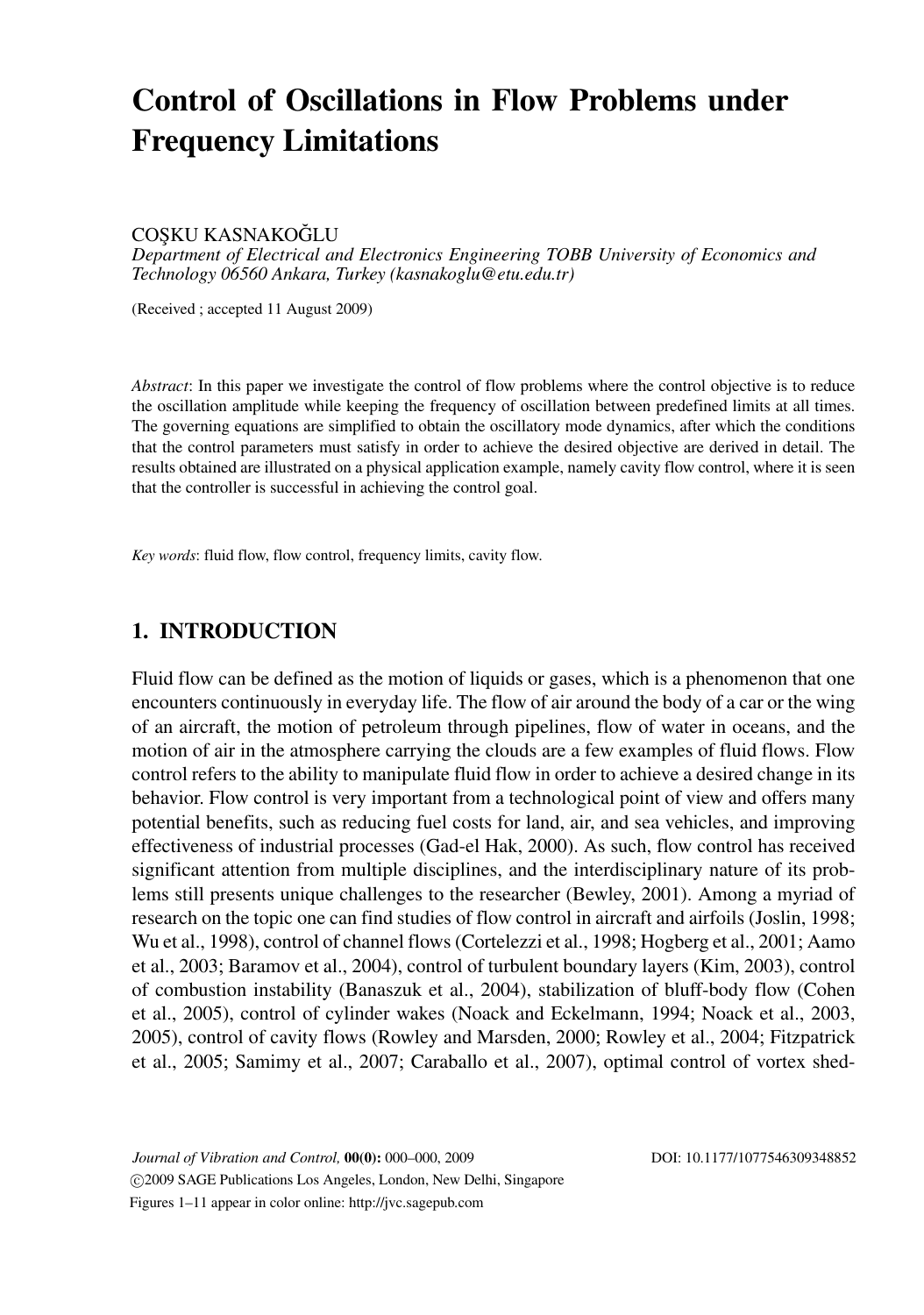ding (Graham et al., 1999; Singh et al., 2001), and control of fluid flow in capillaries (Seiler et al., 1994; Oleschuk et al., 2000).

Most flow applications are modeled by the Navier–Stokes (NS) equations, or their simplified form Burgers' equations, so studies of these equations are of interest (Krstic, 1999 Park and Lee, 2000; Kobayashi and Oya, 2003; Hinze and Kunisch, 2004; Smaoui, 2005). Although Navier–Stokes equations describe the flow behavior very accurately, a direct analysis of these equations is often quite difficult and for systematic control system design it is preferable to obtain reduced-order control-oriented models approximating the Navier–Stokes equations. A common approach is to utilize the POD/GP method, where one constructs an energy-optimal set of basis vectors for the flow via proper orthogonal decomposition (POD), and projects the NS equations onto the space spanned by the POD basis via Galerkin projection (GP) to obtain a finite-dimensional system of differential equations (Sirovich, 1987 Holmes et al., 1996). POD/GP methods have been used to develop controls for flow applications, including feedback control of cylinder wakes (Noack and Eckelmann, 1994; Noack et al., 2003, 2005), control of cavity flows (Rowley and Marsden, 2000; Rowley et al., 2004; Fitzpatrick et al., 2005; Samimy et al., 2007; Caraballo et al., 2007), and optimal control of vortex shedding (Singh et al., 2001). Also worth mentioning are input-separation (IS) techniques, which are important extensions to POD/GP (Efe and Ozbay, 2004; Camphouse, 2005 Kasnakoglu and Serrani, 2007). These methods address the problem that the control input gets embedded into the Galerkin system coefficients, and remedy the issue by producing stand-alone control terms in the dynamics. Models produced by POD/GP/IS approaches can be further simplified for problems that exhibit oscillatory limiting behavior, by the use an appropriate *ansatz* to obtain the dynamics of the oscillatory modes (Landau and Lifshitz, 1987; Noack et al., 2003; Stuart, 2006).

In this paper we study the suppression of unwanted oscillations in fluid flow problems, utilizing a model obtained by the aforementioned reduction strategies. The control design is subject to the constraint that the frequency of oscillation must be kept between certain limits at all times. Such a constraint is important in real-life problems for various reasons. For instance, many actuators are unable to produce excitations and many transducers are unable to take measurements outside a certain frequency range. An example is synthetic jet actuators, which are of the most commonly used actuators in flow control (Amitay et al., 2001; Gilarranz et al., 2005; Caraballo et al., 2007; Samimy et al., 2007). Synthetic jet actuators operate by moving a membrane or diaphragm up and down, sucking the surrounding fluid into a chamber and then expelling it. The lack of an external source for the fluid makes it necessary that the device keep vibrating to sustain its operation. Hence, the flow must remain oscillatory at all times so that a feedback controller can be implemented through these devices. Similar arguments can be made for the transducers used for measurements. It is therefore of practical importance to obtain a control design that will be able to reduce the amplitude of the unwanted oscillation, while at the same keeping the oscillation frequency within desired limits, which is the main topic of this paper.

The paper is organized as follows: Section 2 introduces and describes the problem. Section 3 presents the main results, which are the conditions under which the oscillation amplitude can be suppressed while maintaining the frequency within a desired range at all times. Section 4 demonstrates the application of the results to a real-life flow control problem, namely the control of unwanted oscillations resulting from air flow past a cavity. Section 5 concludes the paper with final discussions and future work ideas.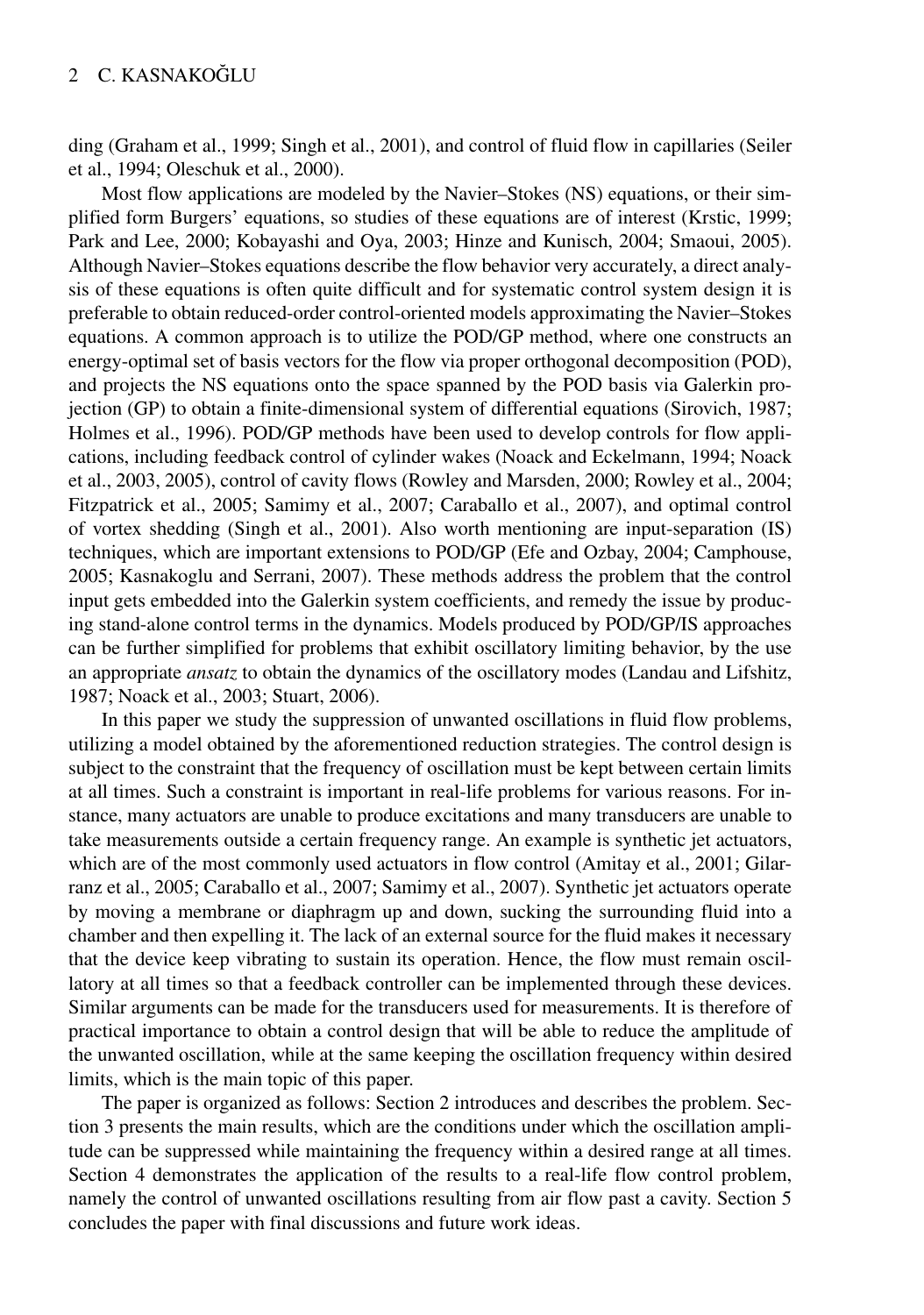

(a) Flow over a shallow cavity (figure courtesy of OSU GDTL)

(b) Flow around a circular cylinder (figure courtesy of ONERA)

Figure 1. Two examples of real-life flow configurations with self-sustained oscillations.

### **2. PROBLEM DESCRIPTION**

Fluid flow processes are most commonly described by the Navier–Stokes partial differential equations (PDEs). We shall consider the flow to be isentropic to simplify the final form of the system. With this treatment, it was shown by Rowley et al. (2004) that the compressible Navier–Stokes equations can be written  $as<sup>1</sup>$ 

$$
\frac{Du}{Dt} + \frac{1}{M^2} \frac{2}{\kappa - 1} \nabla c = \frac{1}{\text{Re}} \nabla^2 u,
$$
\n(1)

$$
\frac{Dc}{Dt} + \frac{\kappa - 1}{2}c \operatorname{div} u = 0, \tag{2}
$$

where  $u(x, t) = (u_s(x, t), u_n(x, t))$  is the flow velocity in the stream-wise and normal directions,  $c(\mathbf{x}, t)$  is the local speed of sound, the operator  $D/Dt = \partial/\partial t + \mathbf{u} \cdot \nabla$  stands for the material derivative, and  $\mathbf{x} = (x, y)$  denotes Cartesian coordinates over the spatial domain  $\Omega \subset \mathbb{R}^2$ . The constants  $\kappa$ , Re, and *M* denote respectively ratio of specific heats, Reynolds number, and Mach number. The Navier–Stokes equations 1–2 are subject to some initial conditions and boundary conditions, and the system input  $\gamma \in \mathbb{R} \to \mathbb{R}$  affects the system through the latter. Also, let  $\mathbb{H} = \mathcal{L}_2(\Omega, \mathbb{R}^3)$  be the square-integrable functions on  $\Omega$ , where  $q := (u_s - u_{s0}, u_n - u_{n0}, c - c_0) \in \mathbb{H}$  is the fluctuations of the flow velocity about the mean value  $q_0 = (u_{n0}, u_{s0}, c_0)$ . In this paper we shall focus our attention to flows that exhibit an undesired oscillation in the absence of a control action. Examples of such flows include the flow over a shallow cavity and the flow around a circular cylinder, which are shown in Figure 1. The goal is to find the control law  $\gamma$  so that the oscillation amplitude is reduced, while the frequency of oscillation is kept between desired limits at all times.

To perform the design directly on the Navier–Stokes equations 1–2 is very difficult, if not impossible, due to the complicated and infinite-dimensional nature of these PDEs. Therefore, we shall first look for a way to simplify these equations. A common approach for the simplification of the Navier–Stokes equations is to employ proper orthogonal decomposi-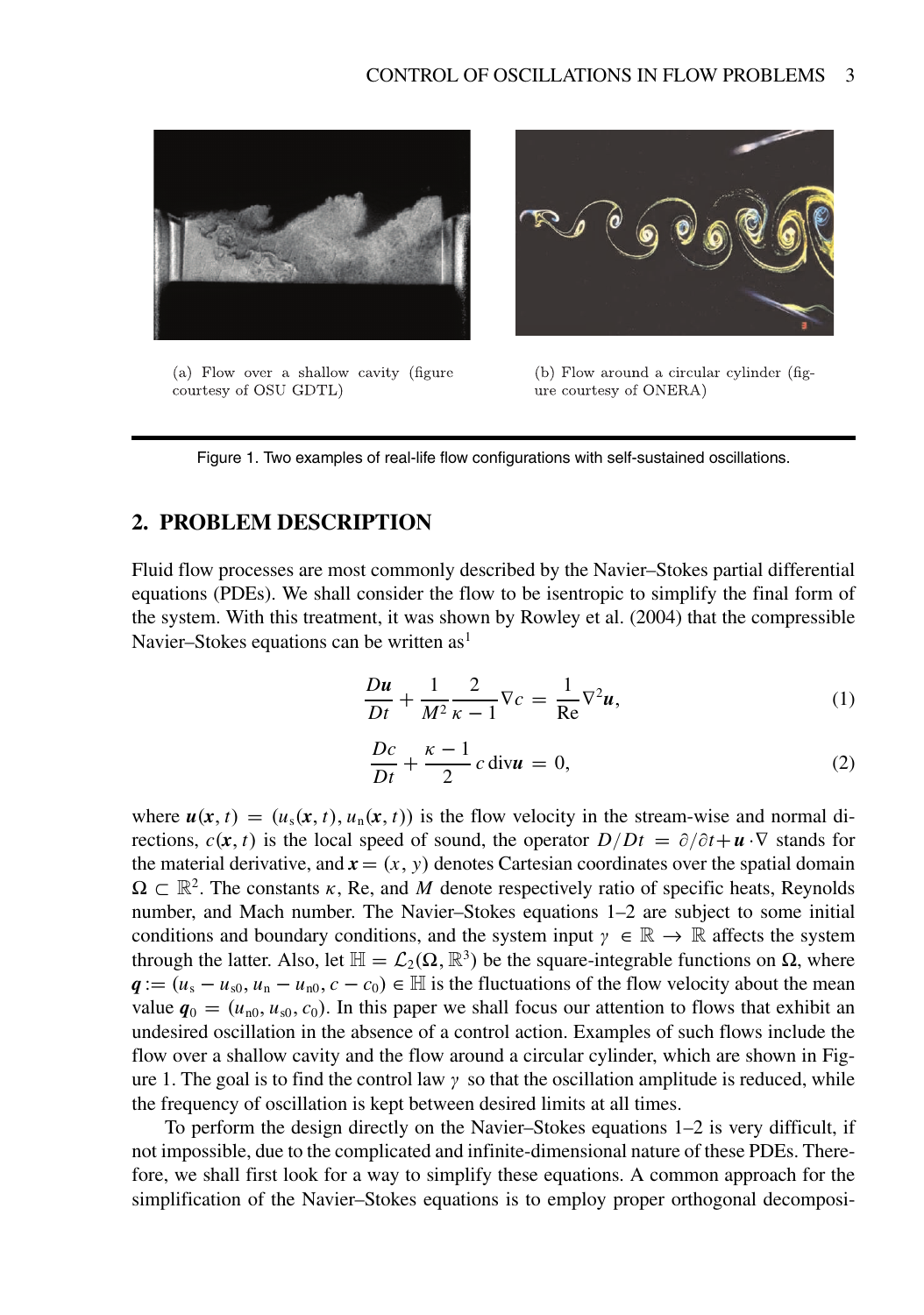# 4 C. KASNAKOĞLU

tion (POD) followed by Galerkin projection (GP) (Sirovich, 1987; Holmes et al., 1996). In this approach one first obtains a set of POD modes for this system denoted by  $\{q_i(x)\}_{i=0}^N$ . These POD modes are orthonormal, i.e.  $(q_i, q_j)$ <sub> $\Omega$ </sub> =  $\delta_{ij}$ , and the inner product is defined as These POL<br> $(u, v) := \int$  $\int_{\Omega} u \cdot v \, dV$ . Projecting the velocity vector *q* onto these modes, one obtains the POD expansion as

$$
\boldsymbol{q}(x,t) \approx \boldsymbol{q}^{[N]}(x,t) = \boldsymbol{q}_0(x) + \sum_{i=1}^{N} a_i(t) q_i(x). \tag{3}
$$

The coefficients  $a_i(t)$  are called *POD coefficients* and they capture the time dependence. Equation 3 is then substituted into equations  $1-2$  to obtain the dynamics in terms of the time coefficients  $\{a_i(t)\}_{i=0}^N$ . Following a shift by the equilibrium point, this procedure yields a set of *N* differential equations

$$
\dot{a}_i = \frac{1}{Re} \sum_{j=1}^{N} l_{ij} a_j + \sum_{j,k=1}^{N} q_{ijk} a_j a_k,
$$
\n(4)

where  $l_{ij}$  and  $q_{ijk}$  are the Galerkin system coefficients. System 4 can be expressed in compact form as

$$
\dot{a} = La + Q(a, a),\tag{5}
$$

where  $a = [a_i]_{i=1}^N \in \mathbb{R}^N$ ,  $\gamma \in \mathbb{R}$ ,  $L = \{l_{ij}\}_{i,j=1}^N \in \mathbb{R}^{N \times N}$ ,  $Q(a) = \{a^T Q_i a\}_{i=1}^N \in \mathbb{R}^N$ ,  $Q_i = \{q_{ijk}\}_{j,k=1}^N \in \mathbb{R}^{N \times N}$ . Note that the effect of the system input  $\gamma$  is not directly visible in 4 and 5 as it gets embedded into the Galerkin system coefficients  $l_{ij}$  and  $q_{ijk}$ . Techniques for input separation (IS) such as those of Camphouse (2005), Efe and Ozbay (2004), and Kasnakoglu et al. (2008) have been devised to remedy this situation, which make the control input  $\gamma$  appear explicitly through linear, quadratic, and/or bilinear terms in the Galerkin system equations. We shall consider the case in which the input terms are linear to simplify the analysis, which yields a Galerkin system of the form

$$
\dot{a} = La + Q(a, a) + B\gamma, \tag{6}
$$

where  $B = \{b_i\}_{i=1}^N \in \mathbb{R}^N$ . The Galerkin system can be further simplified using a Kryloff-Bogoliubov (KB) *ansatz* of the form  $a_1 = r \cos \omega t$ ,  $a_2 = r \sin \omega t$ , and  $a_i = k_i$  for  $i \ge$ 3 (Jordan and Smith, 1999 Noack et al., 2003). Here, *a*<sup>1</sup> and *a*<sup>2</sup> are the *oscillatory modes*, *a<sub>i</sub>* for  $i \ge 3$  are the *shift modes*,  $r^2 := a_1^2 + a_2^2$ ,  $\theta := \arctan(a_2/a_1) = \omega t$ , and  $k_i \in \mathbb{R}_+$ . Utilizing mean-field models, invariant manifold reduction, or center-manifold theory, it can be shown that the shift-mode amplitudes  $k_i$  are locally slaved to the oscillation amplitude *r* (Noack et al., 2003; Kasnakoglu and Serrani, 2007). Using this dependence to eliminate the shift modes from the equations, and utilizing the KB *ansatz*, one arrives at the simplified evolution equation for the oscillatory modes as

$$
\frac{\partial a_1}{\partial t} = \sigma a_1 - \omega a_2 - \alpha a_1^3 - \alpha a_2^2 + b_1 \gamma, \qquad (7)
$$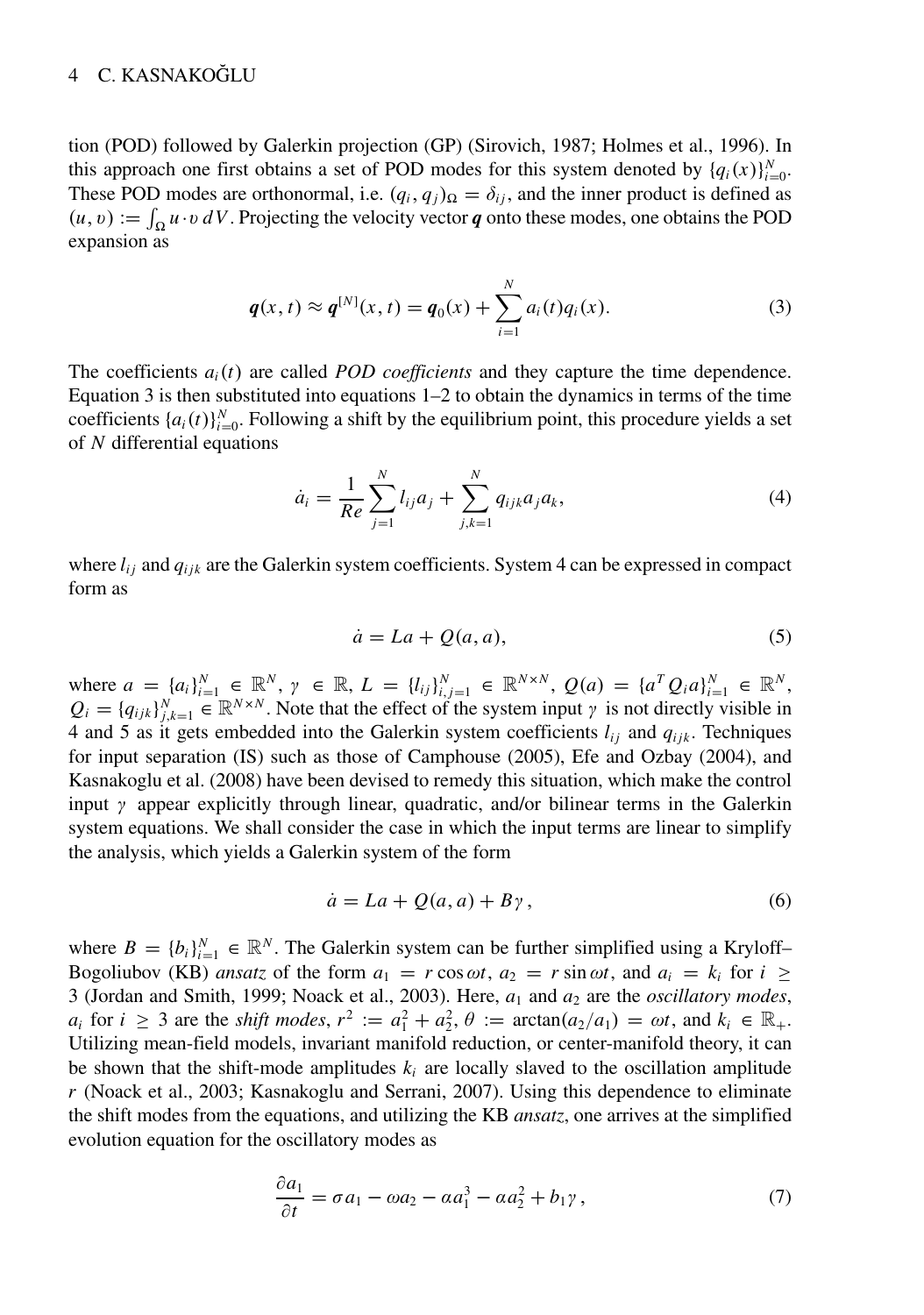$$
\frac{\partial a_2}{\partial t} = \omega a_1 + \sigma a_2 - \alpha a_1^2 - \alpha a_2^3 + b_2 \gamma, \qquad (8)
$$

where  $\sigma$ ,  $\alpha$ ,  $\omega \in R_+$  are functions of the Galerkin system coefficients  $l_{ij}$  and  $q_{ijk}$ . Expressed in polar coordinates  $(r, \theta)$ , the system 7–8 becomes

$$
\dot{r} = \sigma r - ar^3 + (b_1 \cos(\theta) + b_2 \sin(\theta)) \gamma, \qquad (9)
$$

$$
\dot{\theta} = \omega + \frac{1}{r} (b_2 \cos(\theta) - b_1 \sin(\theta)) \gamma.
$$
 (10)

A natural choice for the control law  $\gamma$  in oscillatory fluid flow problems is to apply a sinusoidal signal whose amplitude and phase are varied based on the system states, i.e.

$$
\gamma(t) = Ar(t)\cos(\theta(t) - \phi),\tag{11}
$$

where  $A \in \mathbb{R}, \phi \in [0, 2\pi]$  are controller parameters to be determined. Substituting equation 11 into equations 9–10 yields

$$
\dot{r} = (\sigma + A(\cos(\theta) b_1 + \sin(\theta) b_2) (\cos(\phi) \cos(\theta) + \sin(\phi) \sin(\theta))) r - \alpha r^3, (12)
$$

$$
\dot{\theta} = \omega + A \left( \cos \left( \theta \right) b_2 - \sin \left( \theta \right) b_1 \right) \left( \cos \left( \phi \right) \cos \left( \theta \right) + \sin \left( \phi \right) \sin \left( \theta \right) \right). \tag{13}
$$

The goal is to determine the control parameters  $A$  and  $\phi$  such that the following two criteria are satisfied:

**Criterion 2.1 (Frequency criterion).** The oscillation frequency remains within predefined design limits at all times, i.e. given  $\omega_{low}$ ,  $\omega_{high}$  such that  $0 < \omega_{low} < \omega < \omega_{high}$ , we require that  $\omega_{\text{low}} < \dot{\theta} < \omega_{\text{high}}$  for all  $t > 0$ .

**Criterion 2.2 (Amplitude criterion).** The oscillation amplitude tends to zero with time, i.e.  $r \to 0$  as  $t \to \infty$ .

In the next section we will derive guidelines as to how the parameters *A* and  $\phi$  can be selected to satisfy these criteria.

### **3. MAIN RESULTS**

In this section we present the results regarding the selection of the control parameters so as to satisfy the design goals given in Criteria 2.1 and 2.2.

**Theorem 3.1 (Frequency condition).** *For the fluid flow problem described in Section 2, let*  $\omega_{\text{low}} \in \mathbb{R}_+$  and  $\omega_{\text{high}} \in \mathbb{R}_+$  be the lower and upper bounds of the allowable frequency range *of oscillation, where*  $0 < \omega_{\text{low}} < \omega < \omega_{\text{high}}$ . A control law of the form  $\gamma = A^*r \cos(\theta - \phi^*)$ *will achieve*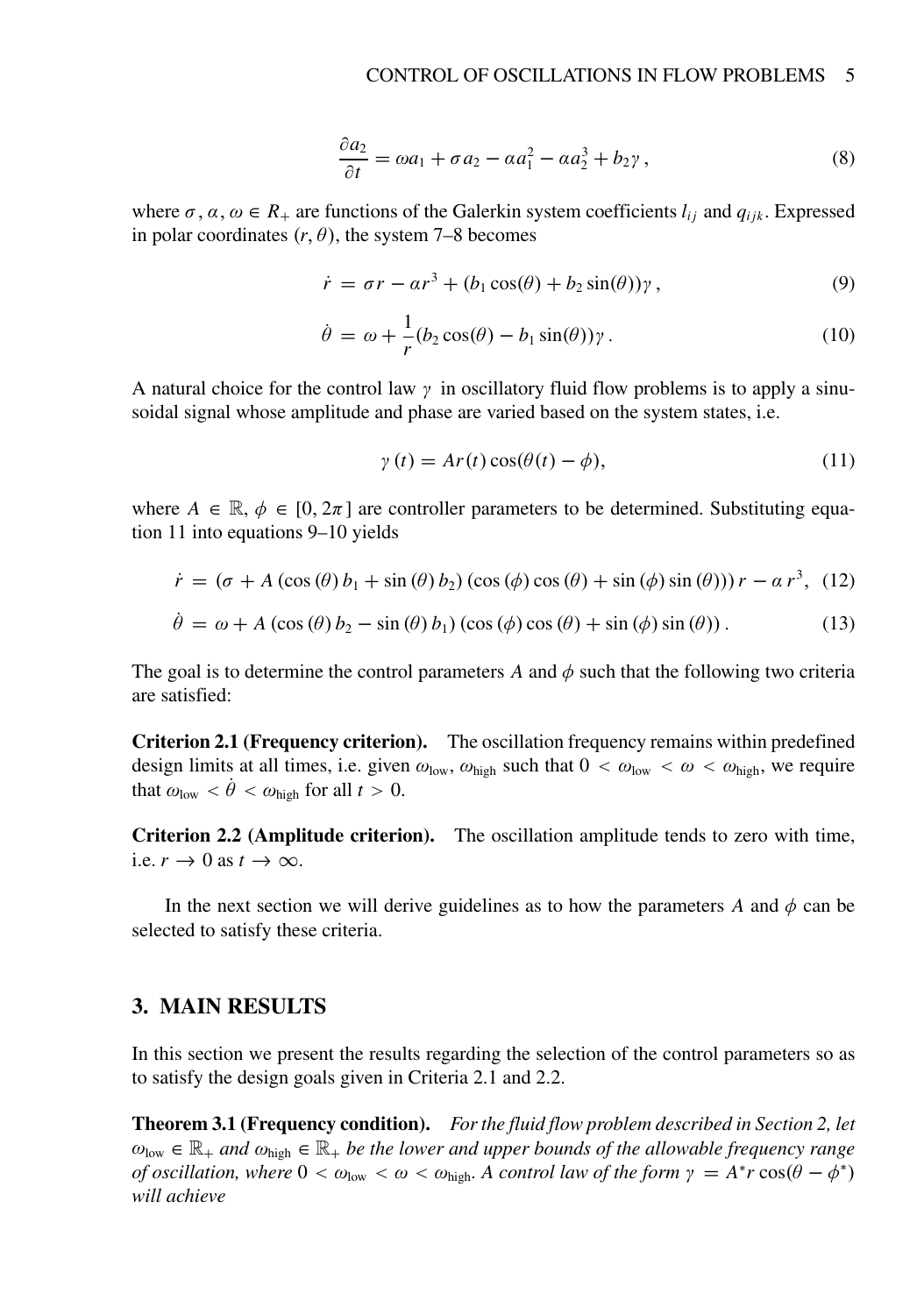$$
\omega_{\text{low}} < \dot{\theta} < \omega_{\text{high}} \quad \forall t > 0 \tag{14}
$$

*if*  $(\phi^*, A^*)$  is an element of  $S_f \subset \mathbb{R}^2$ , defined as

$$
\mathcal{S}_f := \mathcal{S}_1 \cap \mathcal{S}_2,\tag{15}
$$

*where*

$$
S_1 := \{ (\phi, A) : A_1(\phi) < A < A_2(\phi) \},\tag{16}
$$

$$
S_2 := \{ (\phi, A) : A'_1(\phi) < A < A'_2(\phi) \} \tag{17}
$$

*and*

$$
A_1(\phi) = \frac{2(\omega - \omega_{\text{low}}) (b_2 \cos(\phi) - b_1 \sin(\phi) - \sqrt{b_2^2 + b_1^2})}{(b_1 \cos(\phi) + b_2 \sin(\phi))^2},
$$
(18)

$$
A_2(\phi) = \frac{2(\omega - \omega_{\text{low}}) (b_2 \cos(\phi) - b_1 \sin(\phi) + \sqrt{b_2^2 + b_1^2})}{(b_1 \cos(\phi) + b_2 \sin(\phi))^2},
$$
(19)

$$
A'_{1}(\phi) = \frac{2(\omega - \omega_{\text{high}}) (b_{2} \cos(\phi) - b_{1} \sin(\phi) + \sqrt{b_{2}^{2} + b_{1}^{2}})}{(b_{1} \cos(\phi) + b_{2} \sin(\phi))^{2}},
$$
 (20)

$$
A'_{2}(\phi) = \frac{2(\omega - \omega_{\text{high}}) (b_{2} \cos(\phi) - b_{1} \sin(\phi) - \sqrt{b_{2}^{2} + b_{1}^{2}})}{(b_{1} \cos(\phi) + b_{2} \sin(\phi))^{2}}.
$$
 (21)

**Proof.** Let us first determine the conditions under which  $\dot{\theta} > \omega_{\text{low}}$ . Using the dynamics of  $\theta$  from equations 12–13, we can write

$$
\omega_{\text{low}} < \dot{\theta} = \omega + A \left( \cos \left( \theta \right) b_2 - \sin \left( \theta \right) b_1 \right) \left( \cos \left( \phi \right) \cos \left( \theta \right) + \sin \left( \phi \right) \sin \left( \theta \right) \right),
$$
\n
$$
\omega_{\text{low}} - \omega < A b_2 \cos \left( \phi \right) \cos^2 \left( \theta \right) - A b_1 \sin \left( \phi \right) \sin^2 \left( \theta \right)
$$
\n
$$
+ \left( A b_2 \sin \left( \phi \right) - A b_1 \cos \left( \phi \right) \right) \sin \left( \theta \right) \cos \left( \theta \right).
$$

Dividing both sides by  $\cos^2(\theta)$  and using the identity  $\cos^{-2}(\theta) = \sec^2(\theta) = 1 + \tan^2(\theta)$ ,

$$
(1 + \tan^2(\theta))(\omega_{low} - \omega) < Ab_2 \cos(\phi) + (Ab_2 \sin(\phi) - Ab_1 \cos(\phi)) \tan(\theta) \\
\qquad \qquad - Ab_1 \sin(\phi) \tan^2(\theta).
$$

Expanding and collecting terms,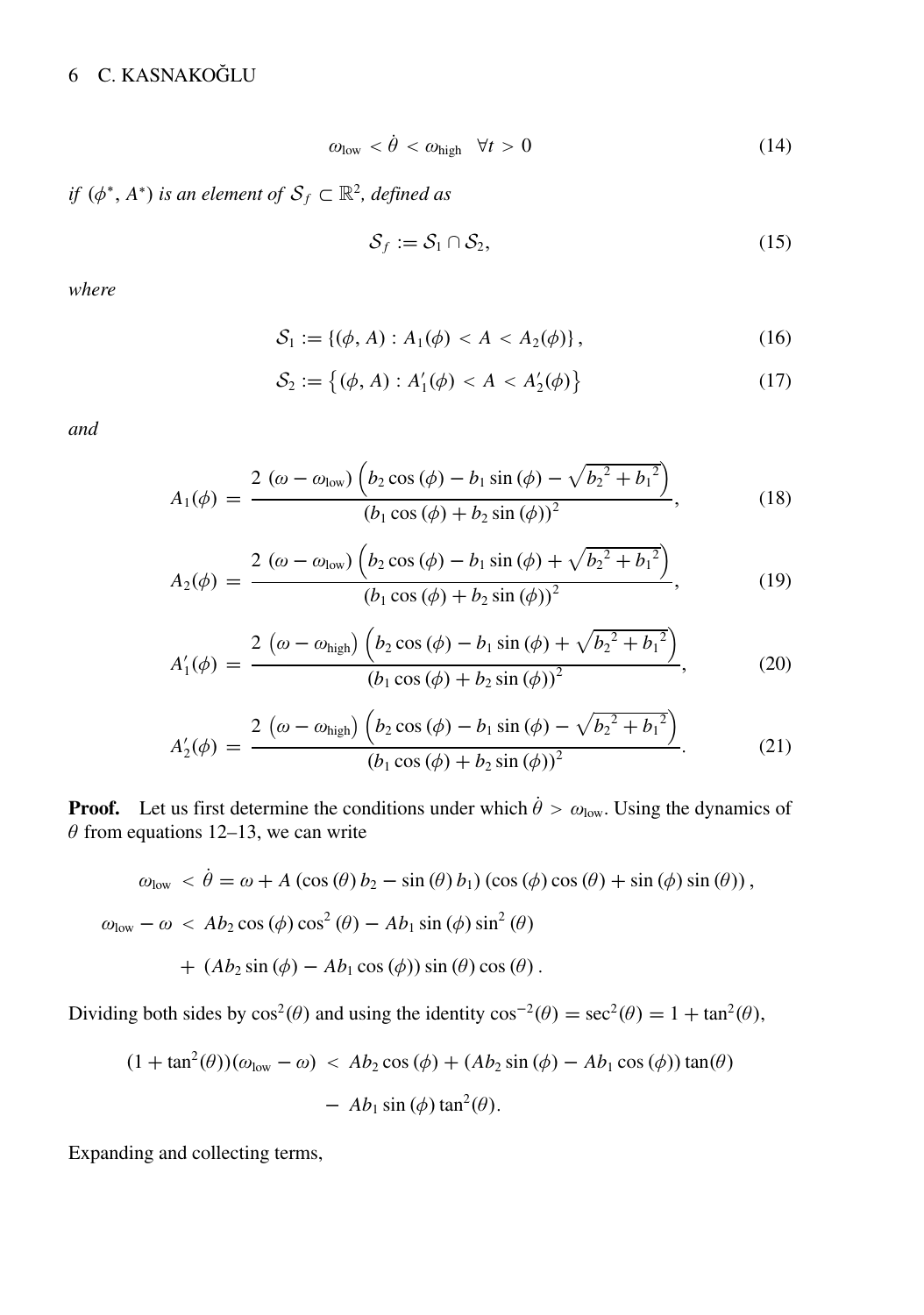$$
0 < (\omega - \omega_{\text{low}} - Ab_1 \sin(\phi)) \tan^2(\theta) + (Ab_2 \sin(\phi) - Ab_1 \cos(\phi)) \tan(\theta) + Ab_2 \cos(\phi) + \omega - \omega_{\text{low}}.
$$

The right-hand side of this equation is a quadratic polynomial in  $tan(\theta)$ , which must always be positive for the inequality above to be satisfied. This can be achieved if the leading coefficient is positive and the discriminant  $\Delta_1$  is negative. The former requires that

$$
(\omega - \omega_{\text{low}} - Ab_1 \sin(\phi)) > 0. \tag{22}
$$

For the latter, the negativity condition of the discriminant  $\Delta_1$  can be written as

$$
\Delta_1 = (Ab_2 \sin (\phi) - Ab_1 \cos (\phi))^2 - 4 (\omega - \omega_{low} - Ab_1 \sin (\phi)) (Ab_2 \cos (\phi) \n+ \omega - \omega_{low}) < 0,\n\Delta_1 = (b_2 \sin (\phi) + b_1 \cos (\phi))^2 A^2 + (-4(\omega - \omega_{low})b_2 \cos (\phi) + 4b_1 \sin (\phi) (\omega - \omega_{low})) A \n- 4(\omega - \omega_{low})^2 < 0.
$$

The equation above for  $\Delta_1$  is quadratic in *A* with a positive leading coefficient  $(b_2 \sin (\phi) + b_1 \sin (\phi))$  $b_1 \cos{(\phi)}^2$ . Therefore, it will be negative between its roots, which can be computed from the quadratic formula to be

$$
A_1 = \frac{2 (\omega - \omega_{\text{low}}) (b_2 \cos(\phi) - b_1 \sin(\phi) - \sqrt{b_2^2 + b_1^2})}{(b_1 \cos(\phi) + b_2 \sin(\phi))^2},
$$
  

$$
A_2 = \frac{2 (\omega - \omega_{\text{low}}) (b_2 \cos(\phi) - b_1 \sin(\phi) + \sqrt{b_2^2 + b_1^2})}{(b_1 \cos(\phi) + b_2 \sin(\phi))^2}.
$$

Therefore, for a given  $(A^*, \phi^*)$ , we will have  $\dot{\theta} > \omega_{\text{low}}$  if  $(A^*, \phi^*)$  satisfies equation 22, as well as  $A_1(\phi^*) < A^* < A_2(\phi^*)$ . If we let

$$
S_0 := \{ (\phi, A) : \omega - \omega_{\text{low}} - Ab_1 \sin(\phi) > 0 \},
$$
  

$$
S_1 := \{ (\phi, A) : A_1(\phi) < A < A_2(\phi) \},
$$

then this is equivalent to saying that  $(\phi^*, A^*) \in S_0 \cap S_1$ . It can also be shown that  $S_1 \subset S_0$ (see Lemma A.1), so the condition for  $\theta > \omega_{\text{low}}$  becomes  $(\phi^*, A^*) \in S_1$ . The conditions for  $\hat{\theta} < \omega_{\text{high}}$  can be obtained similarly to be  $(A^*, \phi^*) \in S'_0 \cap S_2$ , where

$$
S'_0 := \{ (\phi, A) : \omega - \omega_{\text{high}} - Ab_1 \sin(\phi) < 0 \},
$$
\n
$$
S_2 := \{ (\phi, A) : A'_1(\phi) < A < A'_2(\phi) \}
$$

and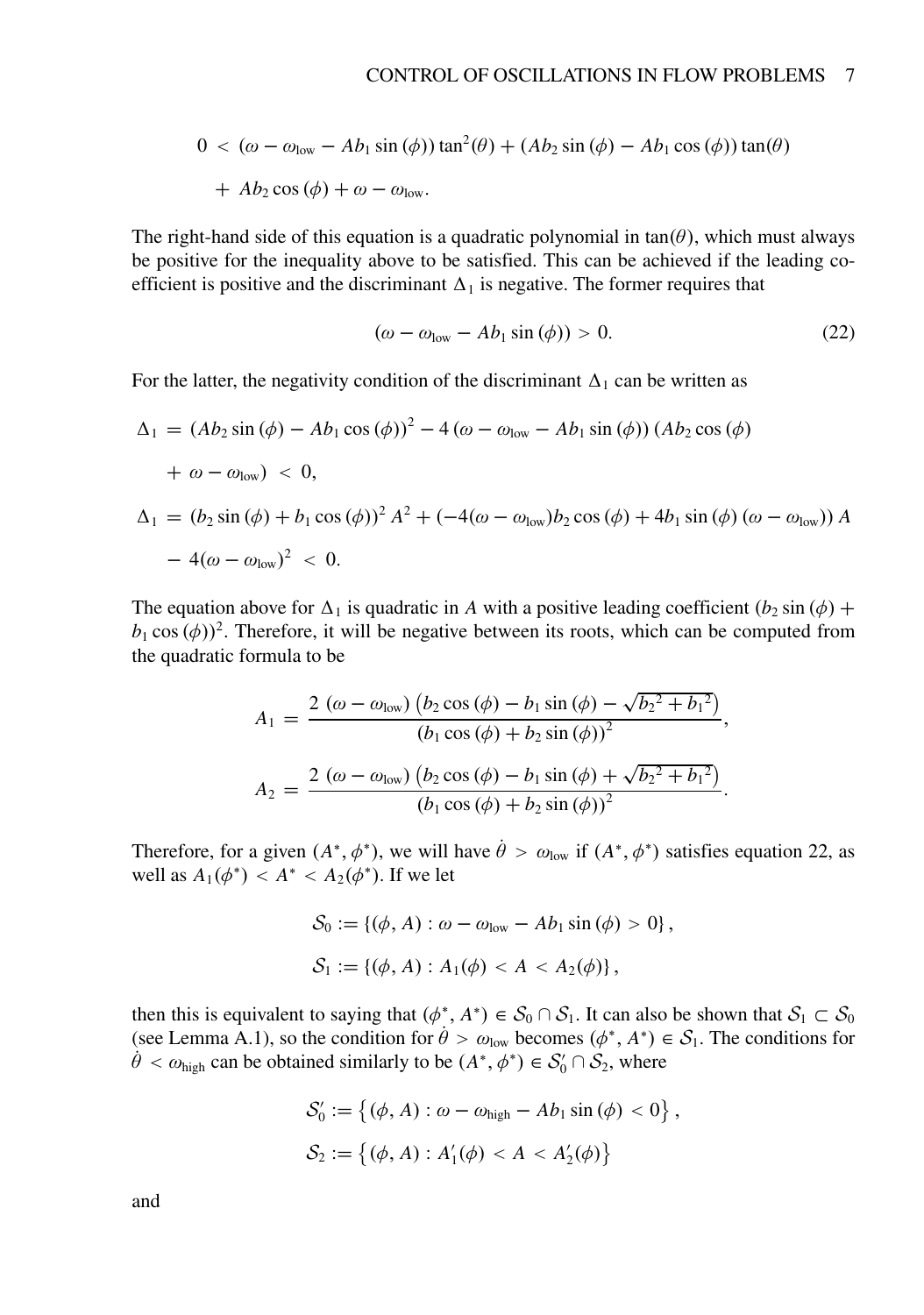# 8 C. KASNAKOĞLU

$$
A'_{1} = \frac{2(\omega - \omega_{\text{high}})(b_{2}\cos(\phi) - b_{1}\sin(\phi) + \sqrt{b_{2}^{2} + b_{1}^{2}})}{(b_{1}\cos(\phi) + b_{2}\sin(\phi))^{2}},
$$
  

$$
A'_{2} = \frac{2(\omega - \omega_{\text{high}})(b_{2}\cos(\phi) - b_{1}\sin(\phi) - \sqrt{b_{2}^{2} + b_{1}^{2}})}{(b_{1}\cos(\phi) + b_{2}\sin(\phi))^{2}}.
$$

In addition, it can be proved that  $S_2 \subset S'_0$  (see Lemma A.3), so the condition for  $\dot{\theta} < \omega_{\text{high}}$ becomes  $(A^*, \phi) \in S_2$ . Collecting the results for the  $\dot{\theta} > \omega_{\text{low}}$  and  $\dot{\theta} < \omega_{\text{high}}$  cases above, the condition for the frequency criterion becomes  $(\phi^*, A^*) \in S_1 \cap S_2$ , which is the statement of the theorem.  $\Box$ 

**Theorem 3.2 (Magnitude condition).** *For the fluid flow problem described in Section 2, a control law of the form*  $\gamma = A^*r \cos(\theta - \phi^*)$ , where  $(\phi^*, A^*) \in S_f$  with  $S_f$  as given *in equation 15, will achieve*

$$
r \to 0 \quad \text{as} \quad t \to \infty \tag{23}
$$

*if*

$$
(\phi^*, A^*) \in \mathcal{S}_m,\tag{24}
$$

*where*

$$
S_m := \{ (\phi, A) : 1/2 Ab_1 \cos(\phi) + \sigma + 1/2 Ab_2 \sin(\phi) < 0 \}. \tag{25}
$$

**Proof.** We first rewrite the controlled system in polar form given in equations 12–13 compactly as follows:

$$
\dot{r} = g(\theta, \phi, A)r - \alpha r^3, \qquad (26)
$$

$$
\dot{\theta} = h(\theta, \phi, A),\tag{27}
$$

where

$$
g(\theta, \phi, A) := \sigma + (\cos(\theta) b_1 + \sin(\theta) b_2) A (\cos(\phi) \cos(\theta) + \sin(\phi) \sin(\theta)),
$$
  

$$
h(\theta, \phi, A) := \omega + (\cos(\theta) b_2 - \sin(\theta) b_1) A (\cos(\phi) \cos(\theta) + \sin(\phi) \sin(\theta)).
$$

Since the control parameters A and  $\phi$  are selected such that  $(\phi, A) \in S$ , we have  $0 < \omega_{\text{low}} <$  $\dot{\theta} < \omega_{\text{high}}$ , so  $\dot{\theta}$  is always positive, which means that  $\theta$  is strictly increasing in time. Therefore, one can map time values *t* to angle values  $\theta$  with a one to one and onto function  $\chi$  such that

$$
\theta = \chi(t) \quad \text{and} \quad t = \chi^{-1}(\theta), \tag{28}
$$

where  $\chi$  is the solution of equation 27 starting from  $\theta(0) = \theta_0$ . This one to one and onto correspondence makes it meaningful to view  $\theta$  as a new time scale instead of  $t$ , and investigate the dynamics of *r* with respect to  $\theta$ , which is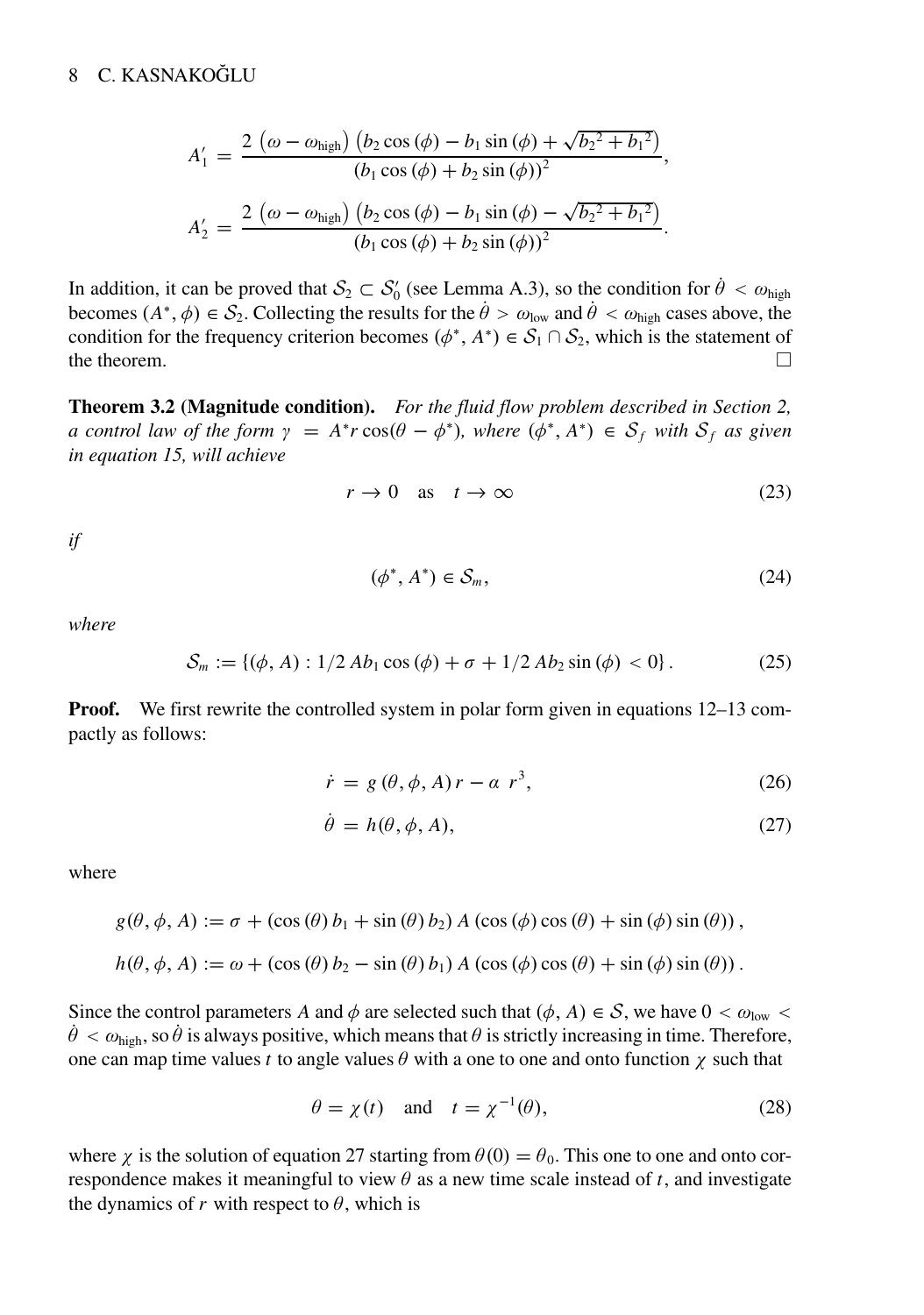$$
\frac{dr}{d\theta} = \frac{dr}{dt}\frac{dt}{d\theta} = \frac{\dot{r}}{\dot{\theta}} = \frac{\left(g\left(\theta, \phi, A\right)r - \alpha r^3\right)}{\dot{\theta}}.
$$

Since  $0 < \omega_{\text{low}} < \dot{\theta} < \omega_{\text{high}}$ , one can write

$$
\omega_{\text{high}}^{-1}\left(g\left(\theta,\phi,A\right)r-\alpha r^3\right) < \frac{dr}{d\theta} < \omega_{\text{low}}^{-1}\left(g\left(\theta,\phi,A\right)r-\alpha r^3\right).
$$

It therefore makes sense to analyze the following two systems:

$$
\Sigma_1 : \frac{dr}{d\theta} = \omega_{\text{high}}^{-1} \left( g \left( \theta, \phi, A \right) r - \alpha r^3 \right), \tag{29}
$$

$$
\Sigma_2 : \frac{dr}{d\theta} = \omega_{\text{low}}^{-1} \left( g \left( \theta, \phi, A \right) r - \alpha r^3 \right) \tag{30}
$$

as they provide bounds for the behavior of the original system. Let us start with system  $\Sigma_1$ in equation 29 and divide by  $r^3$  to get

$$
\frac{1}{r^n}\frac{dr}{d\theta} = \omega_{\text{high}}^{-1} \left( g\left(\theta, \phi, A\right) \frac{1}{r^2} - \alpha \right). \tag{31}
$$

Defining a change of variable  $s := 1/r^2$ , differentiating, and substituting into equation 31 above,

$$
-\frac{1}{2}\frac{ds}{d\theta} = \omega_{\text{high}}^{-1} (g(\theta, \phi, A)s - \alpha). \tag{32}
$$

Defining

$$
M(\theta, \phi, A) := e^{2\omega_{\text{high}}^{-1} \int_0^{\theta} g(z, \phi, A) dz},
$$

multiplying both sides of equation 32 by  $M(\theta)$ , rearranging, and collecting terms yields

$$
\frac{d}{d\theta} (sM(\theta, \phi, A)) = 2\omega_{\text{high}}^{-1} M(\theta, \phi, A)\alpha.
$$

Integrating both sides results in

$$
\int_0^\theta \frac{d}{dy} (sM(y, \phi, A)) dy = \int_0^\theta 2\omega_{\text{high}}^{-1} M(y, \phi, A) a dy,
$$
  

$$
sM(\theta, \phi, A) - s(0)M(0, \phi, A) = 2\omega_{\text{high}}^{-1} \alpha \int_0^\theta M(y, \phi, A) dy.
$$

Transforming from *s* back to *r*, rearranging, and solving for *r* yields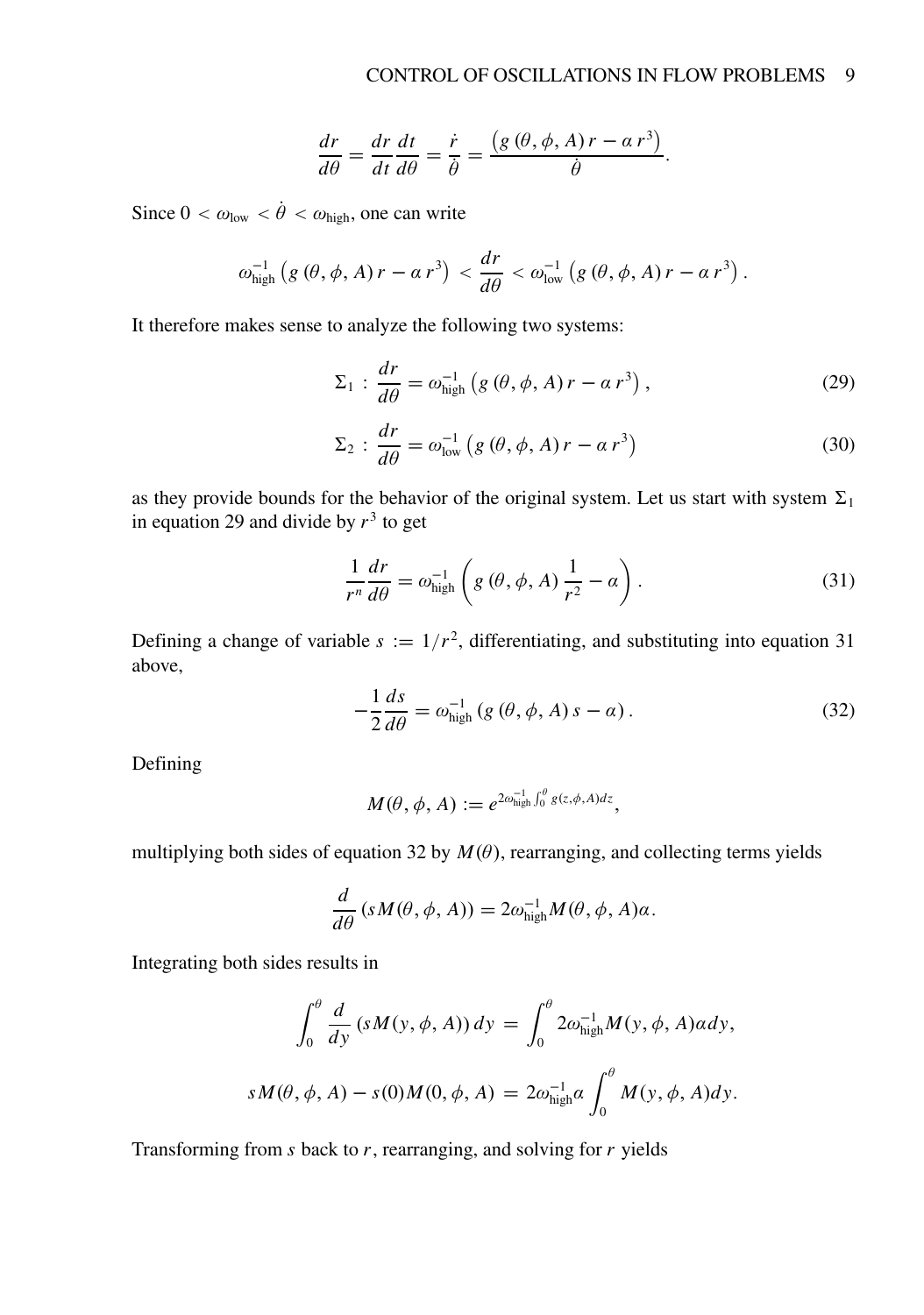$$
r(\theta)^2 = \frac{M(\theta, \phi, A)r_0^2}{2\omega_{\text{high}}^{-1}r_0^2 \alpha \int_0^{\theta} M(y, \phi, A)dy + 1}.
$$
 (33)

If the control parameters are selected such that  $(\phi^*, A^*) \in S_m$ , then it can be shown (Lem-If the control parameters are selected such that  $(\phi^*, A^*) \in S_m$ , then it can be shown (Lemma A.4) that as  $\theta \to \infty$ ,  $M(\theta, \phi^*, A^*) \to 0$  and  $0 < C_4 \le \lim_{\theta \to \infty} \int_0^{\theta} M(y, \phi, A) dy \le C_5$ for some  $C_4, C_5 \in R_+$ . Therefore, we see from equation 33 that  $r \to 0$  as  $\theta \to \infty$ . The same result can be obtained for system  $\Sigma_2$  in equation 30 in a similar fashion. Since the trajectories of  $\Sigma_1$  and  $\Sigma_2$  bound the trajectories of the original system from above and below, it follows that  $r \to 0$  as  $\theta \to \infty$  for the original system as well. Since  $\theta = \chi(t)$ , where  $\chi$  is monotonically increasing, we conclude that  $r \to 0$  as  $t \to \infty$ , which is the statement of the  $\Box$  theorem.

**Remark 3.3.** The careful reader might notice that the condition 25 is consistent with those that can be obtained by phase-averaging techniques. However, there are important subtle points about the phase-averaging approach that can be identified using the main results above. We shall not elaborate further on this issue at this point so as not to deviate from the main discussion, but we provide some comments in Appendix B for the interested reader.

#### **4. APPLICATION EXAMPLE: CAVITY FLOW CONTROL**

In this section a physical flow control problem, namely the suppression of unwanted oscillations generated by the air flow over a shallow cavity, is considered as an example. As mentioned in the introduction, this is a problem that has captured significant research interest (Rowley and Marsden, 2000; Rowley et al., 2004; Fitzpatrick et al., 2005; Caraballo et al., 2007 Samimy et al., 2007) and has been the initial motivation for this study. Air flowing over a shallow cavity exhibits a strong self-sustained resonance caused by a natural feedback mechanism. Acoustic waves are scattered by shear-layer structures impacting the trailing edge of the cavity. These acoustic waves travel upstream to reach the receptivity region of the shear layer, where they tune and enhance the development and growth of shear-layer structures. The resulting acoustic fluctuations can be very intense and are known to cause, among other problems, store damage and airframe structural fatigue in weapons bay applications. To suppress or reduce the pressure fluctuations inside the cavity, feedback control is applied to the flow by using a synthetic jet-like actuator, which is typically an acoustic actuator located at the cavity trailing edge (Samimy et al., 2007). A schematic representation is illustrated in Figure 2. As described in Section 2, we first start with the Navier–Stokes PDEs governing the flow process and obtain a Galerkin system describing the flow. For this purpose we utilize the system parameters from the study Saminy et al. (2007) and take  $N = 20$ for the order of the Galerkin system. This allows the Galerkin system to capture a sufficient amount of energy to produce a faithful representation of the flow. Proceeding with further reduction utilizing a KB *ansatz*, we arrive at the oscillatory mode dynamics 9–10, with the parameter values given as  $\sigma = 0.1368$ ,  $\alpha = 0.2790$ ,  $\omega = 2.5133$ ,  $b_1 = -7.6412 \times 10^{-4}$ , and  $b_2 = -1.1000 \times 10^{-4}$ . The unforced response of the oscillation mode dynamics is given in Figure 3 and the response of the high-order Galerkin model is given in Figure 4 for comparison. In Figure 4, only the first four modes of the Galerkin system are plotted as plotting all 20 would produce clutter. It is seen that the oscillatory mode dynamics adequately represent key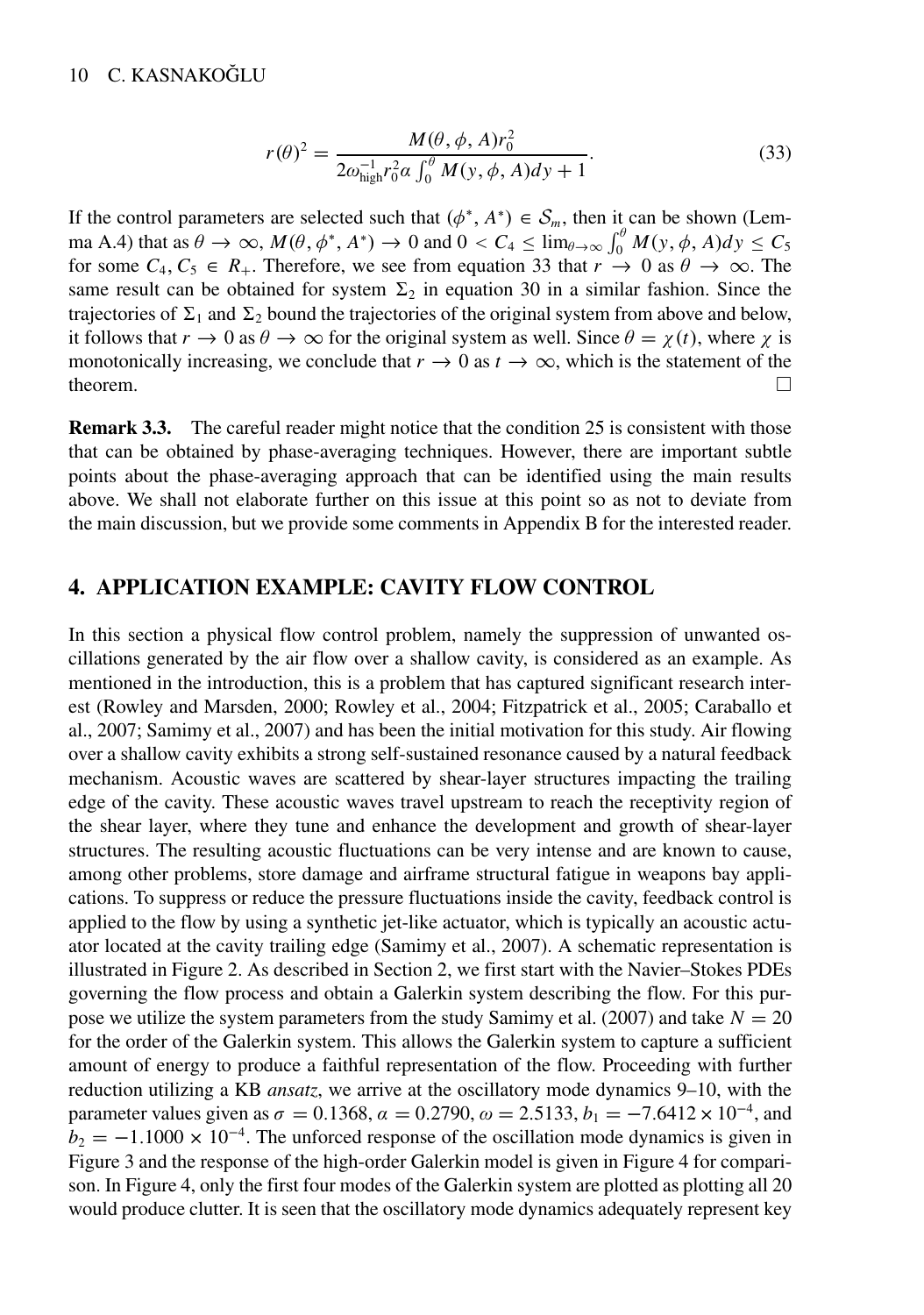

Figure 2. Control of cavity flow oscillations using actuation at the cavity trailing edge (figure courtesy of OSU GDTL).



Figure 3. Unforced response of the oscillatory mode dynamics.

trends and qualities of the response, such as the rise time, oscillation amplitude, and oscillation frequency, and the quantitative values produced by the simple model are also reasonable. For the control design, we set the frequency limits to be  $\omega_{\text{low}} = 2.14$  and  $\omega_{\text{high}} = 2.89$ , which allows a frequency change of about 15% from  $\omega$  in both directions. The curves in the  $(\phi, A)$ plane corresponding to the frequency constraints as given in Theorem 3.1 and the curves corresponding to the magnitude condition as given in Theorem 3.2 are plotted in Figure 5.

The red zone is where the frequency criterion is satisfied, and the green zone is where the magnitude criterion is satisfied. The control parameters we seek are those that will result in a response satisfying both criteria, which corresponds to the intersection of the zones, which appears as brown in the figure.<sup>2</sup> The point  $(\phi, A) = (54^{\circ}, 300)$ , which is marked with a circle in the figure, lies in this region and we can therefore use these parameter values for the control law, i.e.  $\gamma = 300r \cos(\theta - 54\pi/180)$ . Figure 6 shows the closed-loop response of the oscillation modes, where the controller is turned on at  $t = 50$  s. Figure 7 shows the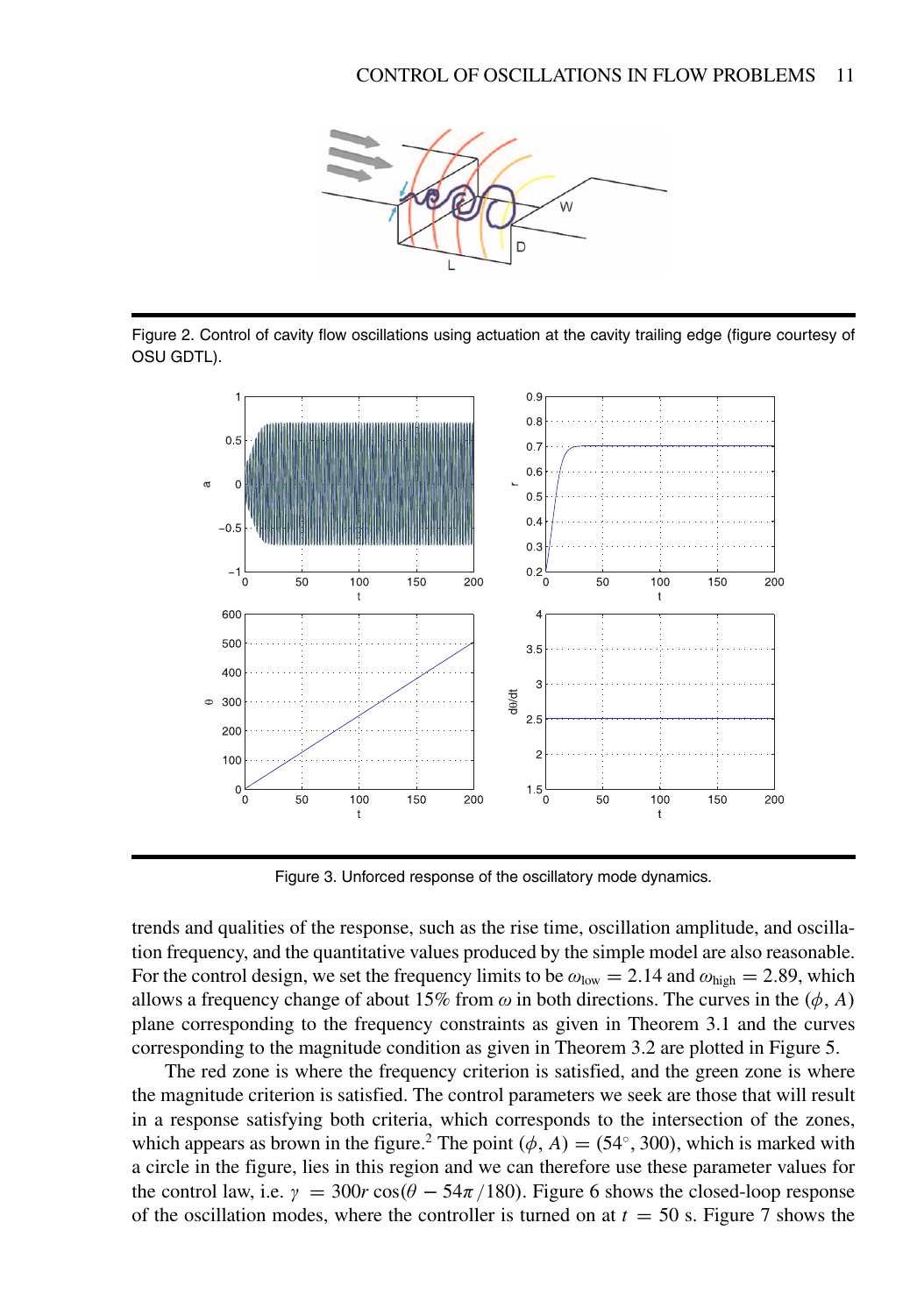

Figure 4. Unforced response of the high-order Galerkin model.



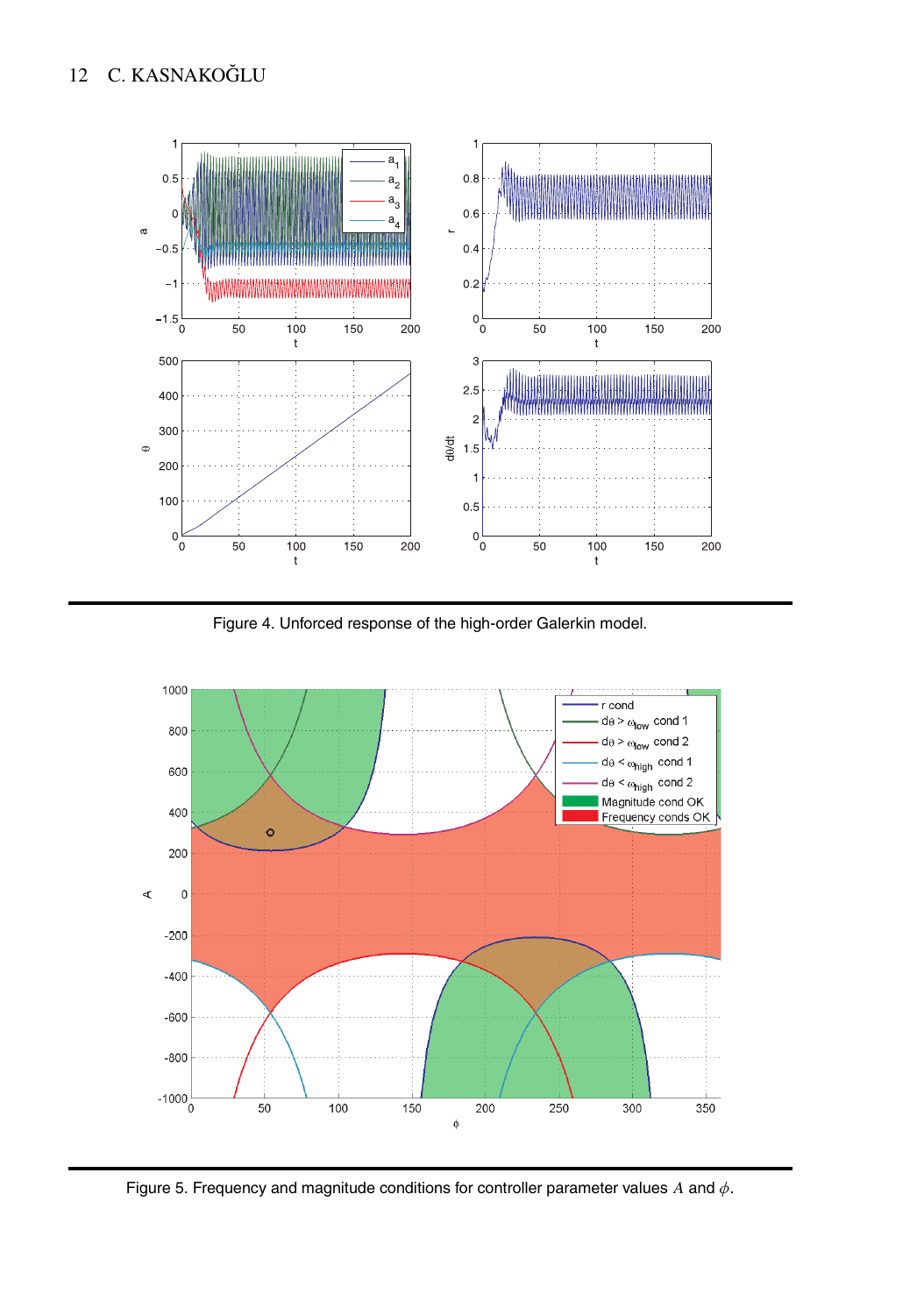

Figure 6. Controlled response of the oscillatory modes.



Figure 7. Controlled response of the high-order Galerkin model.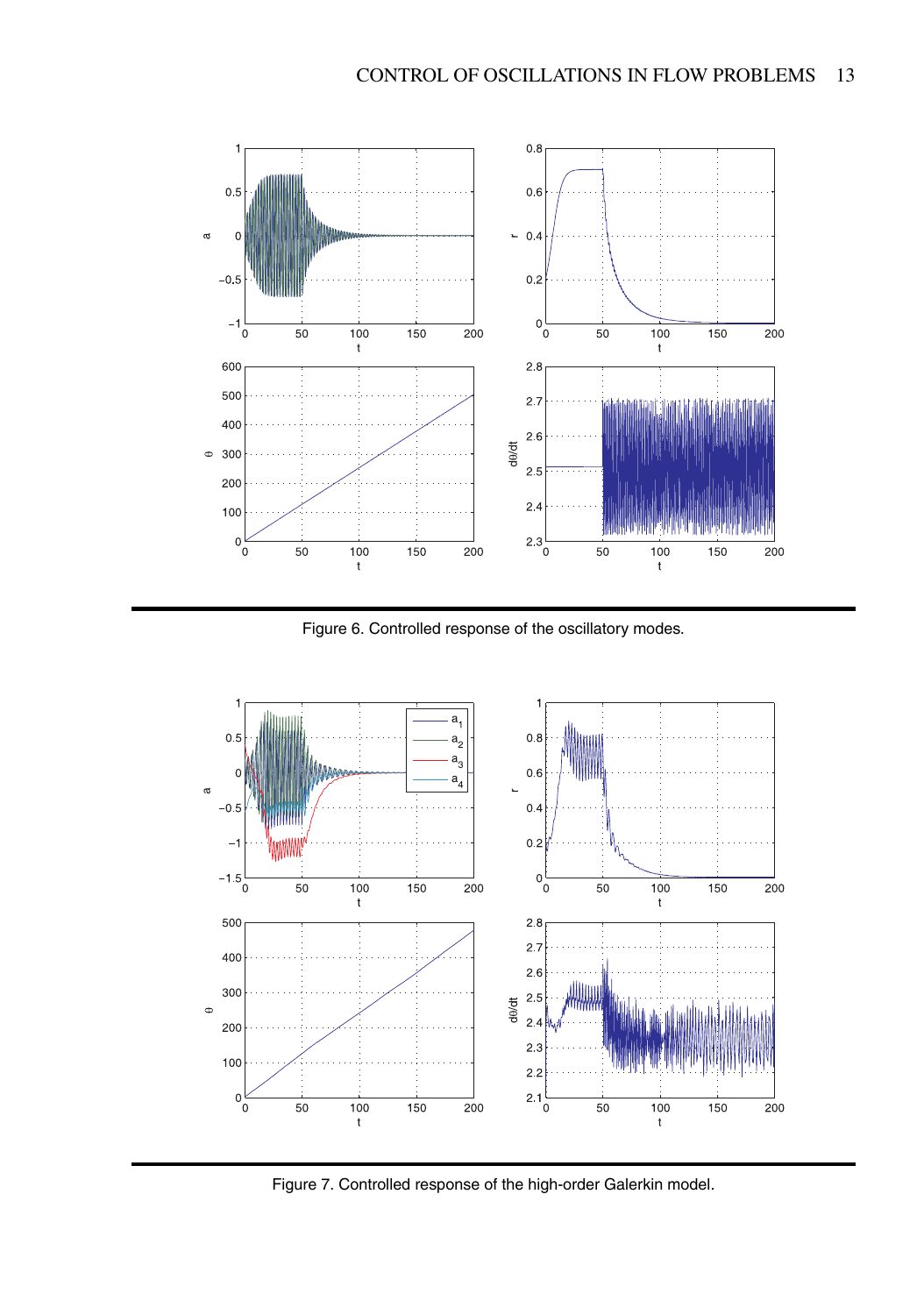corresponding response for the high-order Galerkin model. It can be seen that the controller designed according to the simplified model, and then applied to the high-order Galerkin system accurately representing the cavity flow, achieves the desired task and drives  $r \to 0$ , in addition to keeping  $\dot{\theta}$  between  $\omega_{\text{low}} = 2.14$  and  $\omega_{\text{high}} = 2.89$ . Note also the similarity in behavior between the low-order model and the higher-order Galerkin system, especially in  $r$ , which is a further encouragement. There are inevitably some differences; for instance, the response of the frequency  $\dot{\theta}$  in the higher-order Galerkin model shows some deviation from that of the simplified low-order model. Still, the approximation is good enough and the control law succeeds in achieving the desired objectives.

### **5. CONCLUSIONS AND FUTURE WORK**

In this paper we studied the control of fluid flow problems where the control goal is to reduce the amplitude of undesired oscillations. This goal is to be realized under the constraint that the oscillation frequency must remain within a certain range at all times. A simplified model of the oscillatory modes was obtained from the flow dynamics, and rules for selecting the controller parameters achieving the desired objectives were derived. Cavity flow control was studied as a real-life example to illustrate the ideas developed. It was seen that the controller designed using the results developed in the paper was successful is suppressing cavity oscillations, while at the same time keeping the frequency within desired limits.

The problem studied in the paper is of practical importance, since many fluid flow configurations exhibit unwanted oscillations that need to be suppressed. However, most of the devices used for actuation and measurement can only operate within certain frequency limits, so they cannot physically realize arbitrary control laws. The results of the paper can provide guidelines to reducing unwanted oscillations through control laws that are actually realizable through such actuators and transducers.

Future work ideas and research directions include extending the ideas to different types of control laws and applying the results to different problems in flow control or possibly in other fields.

*Acknowledgements. We would like to greatly acknowledge Professors Andrea Serrani and Mo Samimy and all members of the OSU GDTL Flow Control Group for our collaborative works on cavity flow control. We would also like to thank Professors Bernd Noack and Gilead Tadmor for fruitful and insightful discussions during the initial phases of our research.*

### **APPENDICES**

### **A. Auxiliary Lemmas**

Below we present some auxiliary lemmas used for the derivation of the main results in Section 3.

**Lemma A.1.** Let  $\omega_{\text{low}} \in \mathbb{R}_+$  such that  $0 < \omega_{\text{low}} < \omega$ , and let

$$
S_0 := \{(\phi, A) : \omega - \omega_{\text{low}} - Ab_1 \sin (\phi) > 0\},\,
$$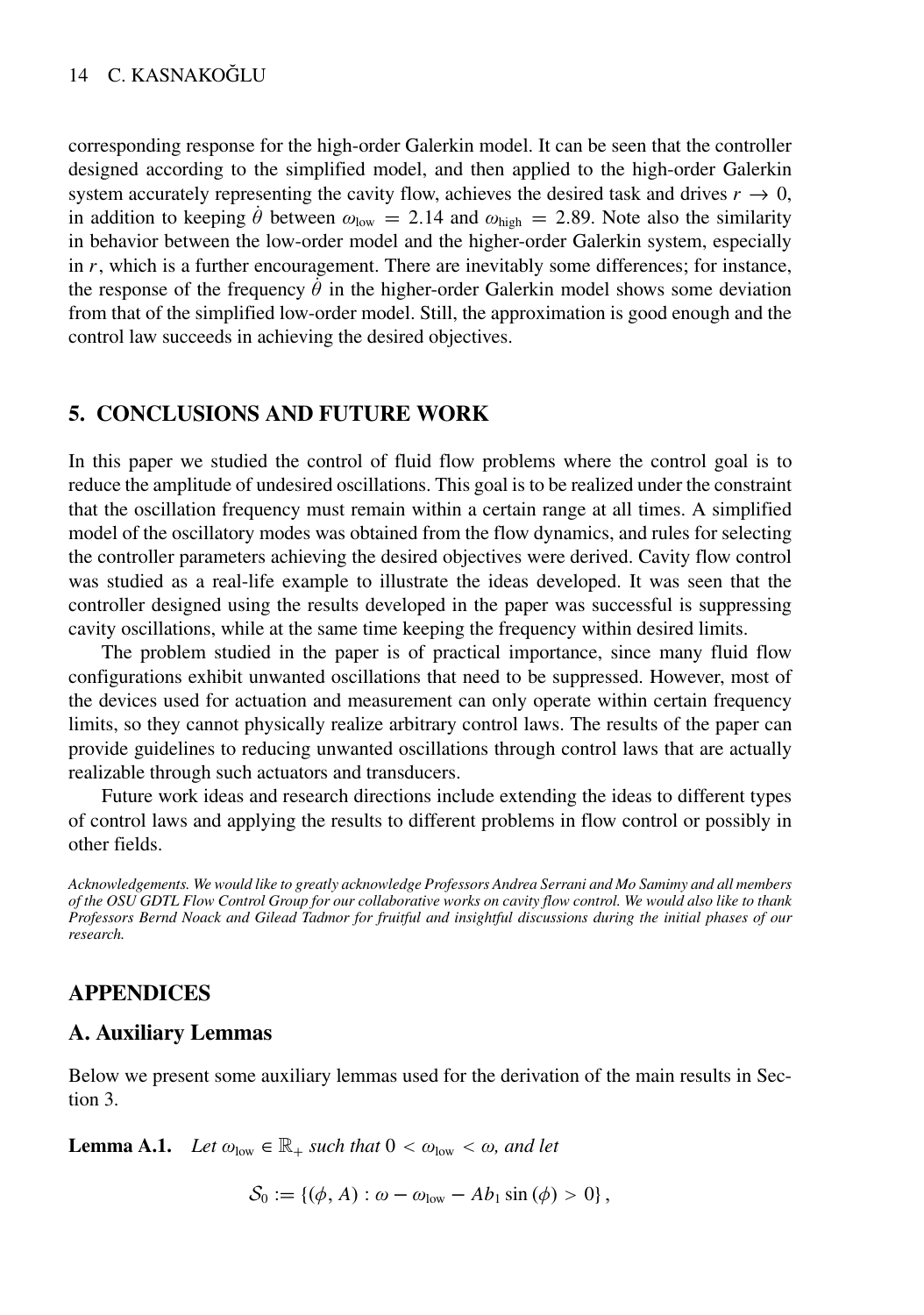$$
S_1 := \{(\phi, A) : A_1(\phi) < A < A_2(\phi)\},
$$

where

$$
A_1(\phi) = \frac{2 (\omega - \omega_{\text{low}}) (b_2 \cos(\phi) - b_1 \sin(\phi) - \sqrt{b_2^2 + b_1^2})}{(b_1 \cos(\phi) + b_2 \sin(\phi))^2},
$$
  

$$
A_2(\phi) = \frac{2 (\omega - \omega_{\text{low}}) (b_2 \cos(\phi) - b_1 \sin(\phi) + \sqrt{b_2^2 + b_1^2})}{(b_1 \cos(\phi) + b_2 \sin(\phi))^2}.
$$

Then

 $S_1 \subset S_0$ .

**Proof.** For the sake of compactness, we will only give the proof for the case  $b_1 > 0$ ,  $b_2 > 0$ . Proofs for other cases can be constructed similarly.

First, we assume that  $sin(\phi) > 0$ , i.e.  $0 < \phi < \pi$ , without loss of generality. This is because if  $\pi < \phi < 2\pi$  then the control  $\gamma = A \cos(\theta - \phi)$  is equivalent to  $\gamma = -A \cos(\theta - \phi)$  $\phi'$ ), where  $\phi' := \phi - \pi$  and hence  $0 < \phi' < \pi$ .

Note that for the case under consideration,  $(\phi^*, A^*) \in S_0 \iff A^* < A_0(\phi^*)$ , where

$$
A_0(\phi) := \frac{\omega - \omega_{\text{low}}}{b_1 \sin(\phi)}.
$$

Define

$$
B(\phi) := \frac{A_0(\phi)}{A_2(\phi)} = \frac{(b_1 \cos(\phi) + b_2 \sin(\phi))^2}{2 b_1 \sin(\phi) (b_2 \cos(\phi) - b_1 \sin(\phi) + \sqrt{b_2^2 + b_1^2})}.
$$

Letting  $x := \tan(\phi)$ ,  $\sin(\phi) = x/$  $\mathbb{R}^2$  $\sqrt{1 + x^2}$ , and  $\cos(\phi) = 1/$ i.  $\sqrt{1 + x^2}$  and rearranging yields

$$
B'(x) = 1/2 \frac{2b_1xb_2 + b_2^2x^2 + b_1^2}{b_1x\left(-b_1x + b_2 + \sqrt{b_2^2 + b_1^2}\sqrt{1 + x^2}\right)}.
$$
\n(34)

Differentiating with respect to *x* and setting  $\frac{dB'}{dx}(x) = 0$  yields

$$
(1+x^2) = \frac{(xb_2 - 2x^2b_1 - b_1)^2 (b_2^2 + b_1^2)}{(2b_1^2x + b_2^2x - b_2b_1)^2}.
$$

Rearranging gives

$$
(xb_2 - b_1) (b_1 + xb_2)^3 = 0,
$$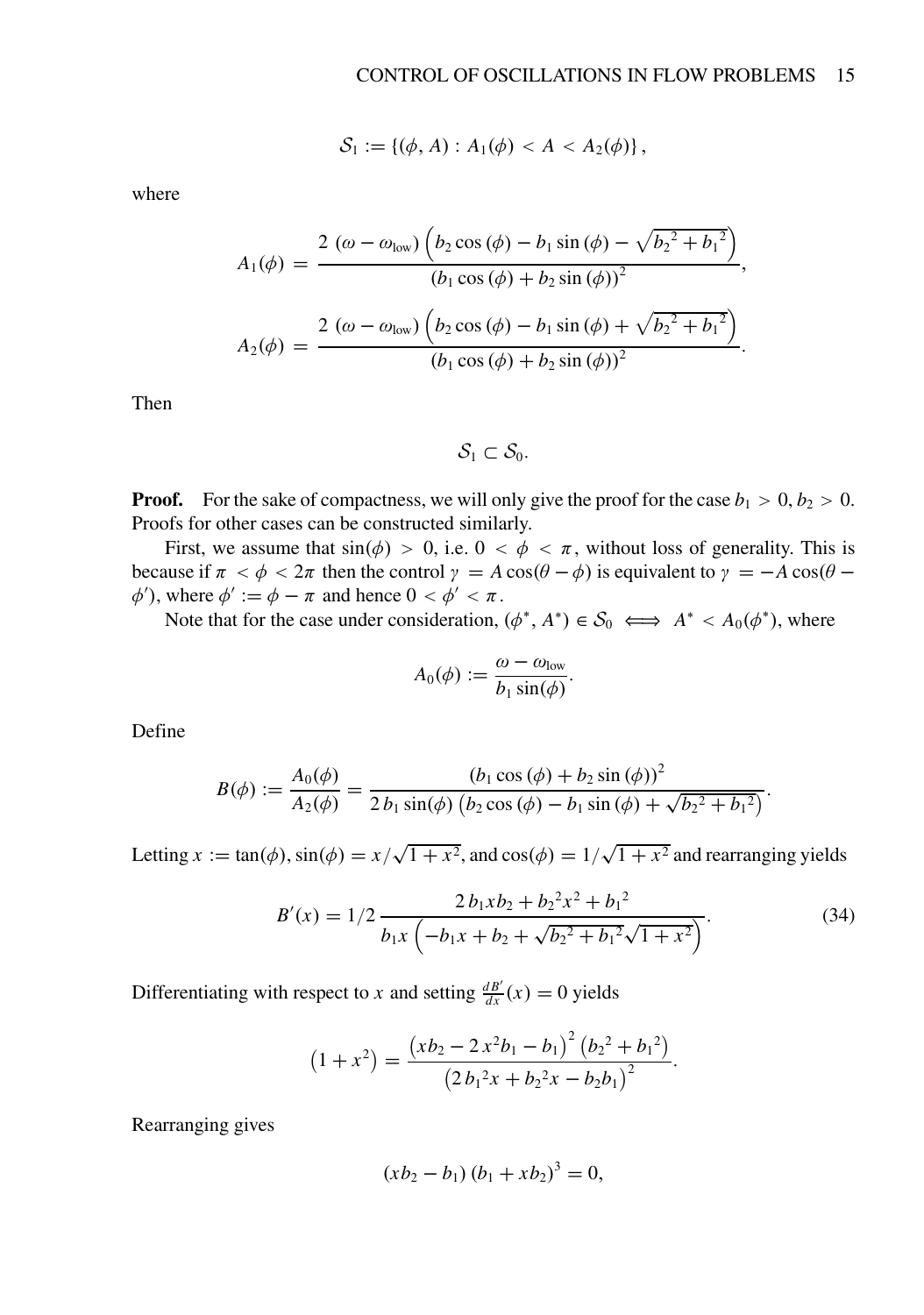# 16 C. KASNAKOĞLU

the roots of which are

$$
\left\{x_1 = \frac{b_1}{b_2}, x_2 = -\frac{b_1}{b_2}, x_3 = -\frac{b_1}{b_2}, x_4 = -\frac{b_1}{b_2}\right\}.
$$

For  $b_1, b_2 > 0$ , we have  $-b_1/b_2 < 0 < b_1/b_2$  and it can be shown that  $\lim_{x\to 0} \frac{dB'}{dx}(x) = -\infty$ . Hence, *B'* has only one local minimum, which occurs at  $x_1 = b_1/b_2$ , and which can be evaluated from equation 34 to be

$$
B'(x_1) = B'(b_1/b_2) = 1.
$$

Since we are considering the range  $0 < \phi < \pi$ , at the edges of this range we have  $x_e$  $\tan(0+) = \tan(\pi -) = 0 +$ , for which one can show that  $\lim_{x\to 0+} B'(x) = \infty > B'(x_1) = 1$ . Thus,  $B'(x_1)$  is the minimum for B' for the  $b_1 > 0$ ,  $b_2 > 0$ ,  $0 < \phi < \pi$  case being considered here. Therefore,

$$
B(\phi) = \frac{A_0(\phi)}{A_2(\phi)} \ge \min_{\phi} B(\phi) = \min_{x} B'(x) = B'(b_1/b_2) = 1.
$$

Since  $A_2(\phi) > 0$ , this implies that

$$
A_0(\phi) \ge A_2(\phi).
$$

Therefore,

$$
(\phi^*, A^*) \in \mathcal{S}_1 \implies A^* < A_2(\phi^*) \le A_0(\phi^*) \implies A^* < A_0(\phi) \implies (\phi^*, A^*) \in \mathcal{S}_0,
$$

which shows that  $S_1 \subset S_0$ .

**Remark A.2.** As indicated in the beginning of the proof above, we only considered the case  $b_1 > 0$ ,  $b_2 > 0$  for the sake of compactness. The proofs for other cases can be considered in a similar manner. For instance, for  $b_1 < 0$ ,  $b_2 > 0$ ,  $(\phi^*, A^*) \in S_0 \iff A^* > A_0(\phi^*)$ , and one would show that

$$
B(\phi) := \frac{A_0(\phi)}{A_1(\phi)} \ge 1
$$

and, since  $A_1(\phi) < 0$ , this implies that  $A_0(\phi) \leq A_1(\phi)$ , from where the result follows.

**Lemma A.3.** Let  $\omega_{\text{high}} \in \mathbb{R}_+$  such that  $0 < \omega < \omega_{\text{high}}$ , and let

$$
S'_0 := \{ (\phi, A) : \omega - \omega_{\text{high}} - Ab_1 \sin(\phi) < 0 \},
$$
\n
$$
S_2 := \{ (\phi, A) : A'_1(\phi) < A < A'_2(\phi) \},
$$

*where*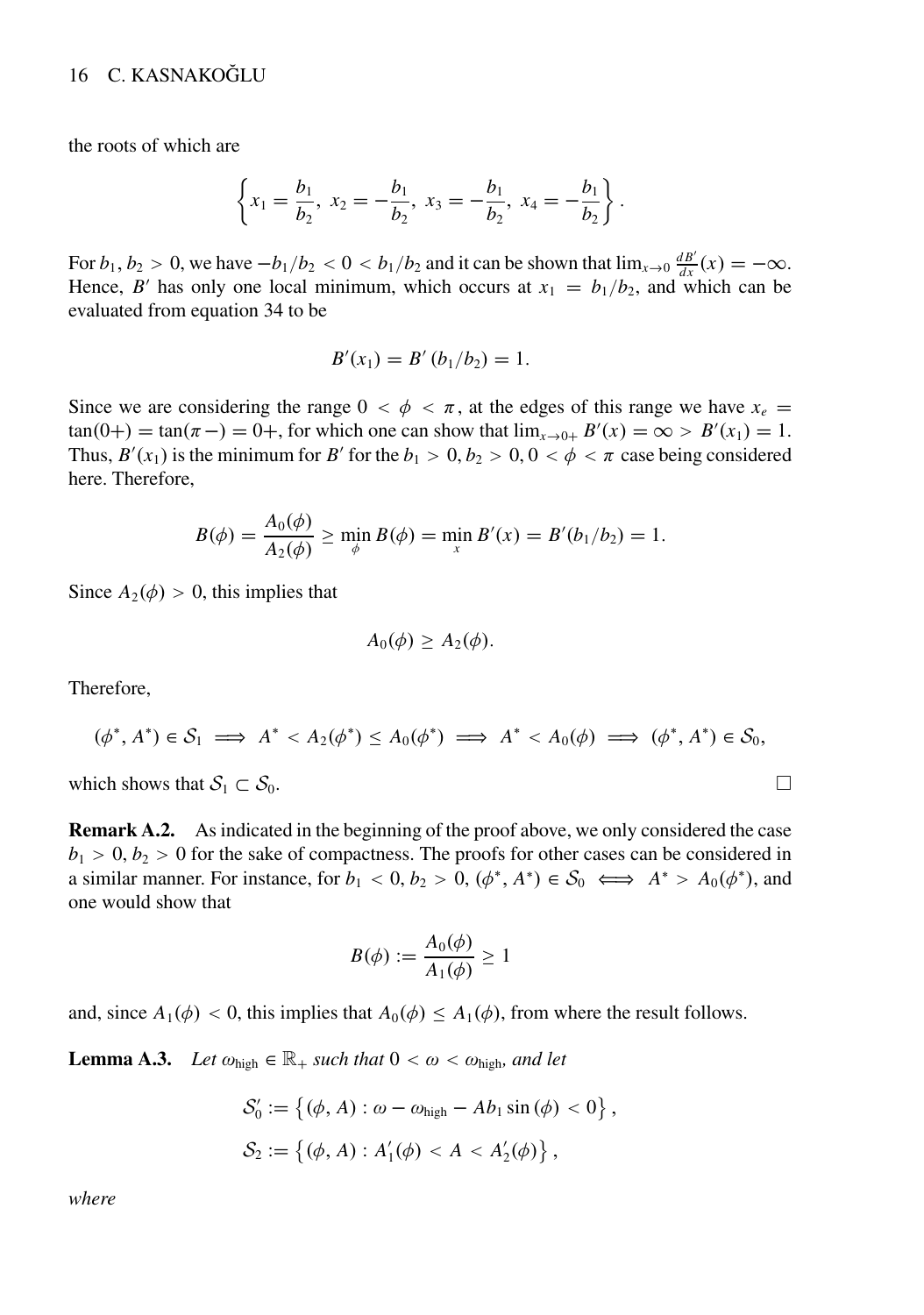$\overline{\phantom{a}}$ 

$$
A'_{1} = \frac{2 (\omega - \omega_{\text{high}}) (b_{2} \cos (\phi) - b_{1} \sin (\phi) - \sqrt{b_{2}^{2} + b_{1}^{2}})}{(b_{1} \cos (\phi) + b_{2} \sin (\phi))^{2}},
$$
  

$$
A'_{2} = \frac{2 (\omega - \omega_{\text{high}}) (b_{2} \cos (\phi) - b_{1} \sin (\phi) + \sqrt{b_{2}^{2} + b_{1}^{2}})}{(b_{1} \cos (\phi) + b_{2} \sin (\phi))^{2}}.
$$

*Then*

 $\mathcal{S}_2 \subset \mathcal{S}_0'.$ 

**Proof.** The proof is identical to that of Lemma A.1 and will therefore be omitted.  $\Box$ 

**Lemma A.4.** *Define*

 $S_m := \{ (\phi, A) : 1/2 Ab_1 \cos(\phi) + \sigma + 1/2 Ab_2 \sin(\phi) < 0 \}$ 

*and*

$$
M(\theta,\phi,A):=e^{2\omega_{\text{high}}^{-1}\int_0^\theta g(z,\phi,A)dz},
$$

where  $0 < \omega < \omega_{\text{high}}$  *and* 

 $g(\theta, \phi, A) := \sigma + (\cos(\theta) b_1 + \sin(\theta) b_2) A (\cos(\phi) \cos(\theta) + \sin(\phi) \sin(\theta)).$ 

*If*  $(A^*, \phi^*) \in S_m$ , then

$$
\lim_{\theta \to \infty} M(\theta, \phi^*, A^*) = 0
$$

 $and \exists C_4, C_5 \in \mathbb{R}_+$  such that

$$
0 < C_4 \le \lim_{\theta \to \infty} \int_0^\theta M(y, \phi^*, A^*) dy \le C_5.
$$

**Proof.** First observe that for given *A* and  $\phi$ ,  $M(\theta, \phi, A)$  is positive for all  $\theta$  by its definition, **Proof.** First observe that for given A and  $\phi$ ,  $M(\theta, \phi, A)$  is j<br>and so is  $\int_0^{\theta} M(y, \phi^*, A^*) dy$ . Next, we evaluate the integral

$$
\int_0^\theta g(z,\phi,A)dz = \int_0^\theta \sigma + (\cos(z)b_1 + \sin(z)b_2) A(\cos(\phi)\cos(z) + \sin(\phi)\sin(z)) dz
$$
  
= (1/2 Ab<sub>1</sub> cos(\phi) +  $\sigma$  + 1/2 Ab<sub>2</sub> sin(\phi))  $\theta + \varphi(\theta, \phi, A)$ ,

where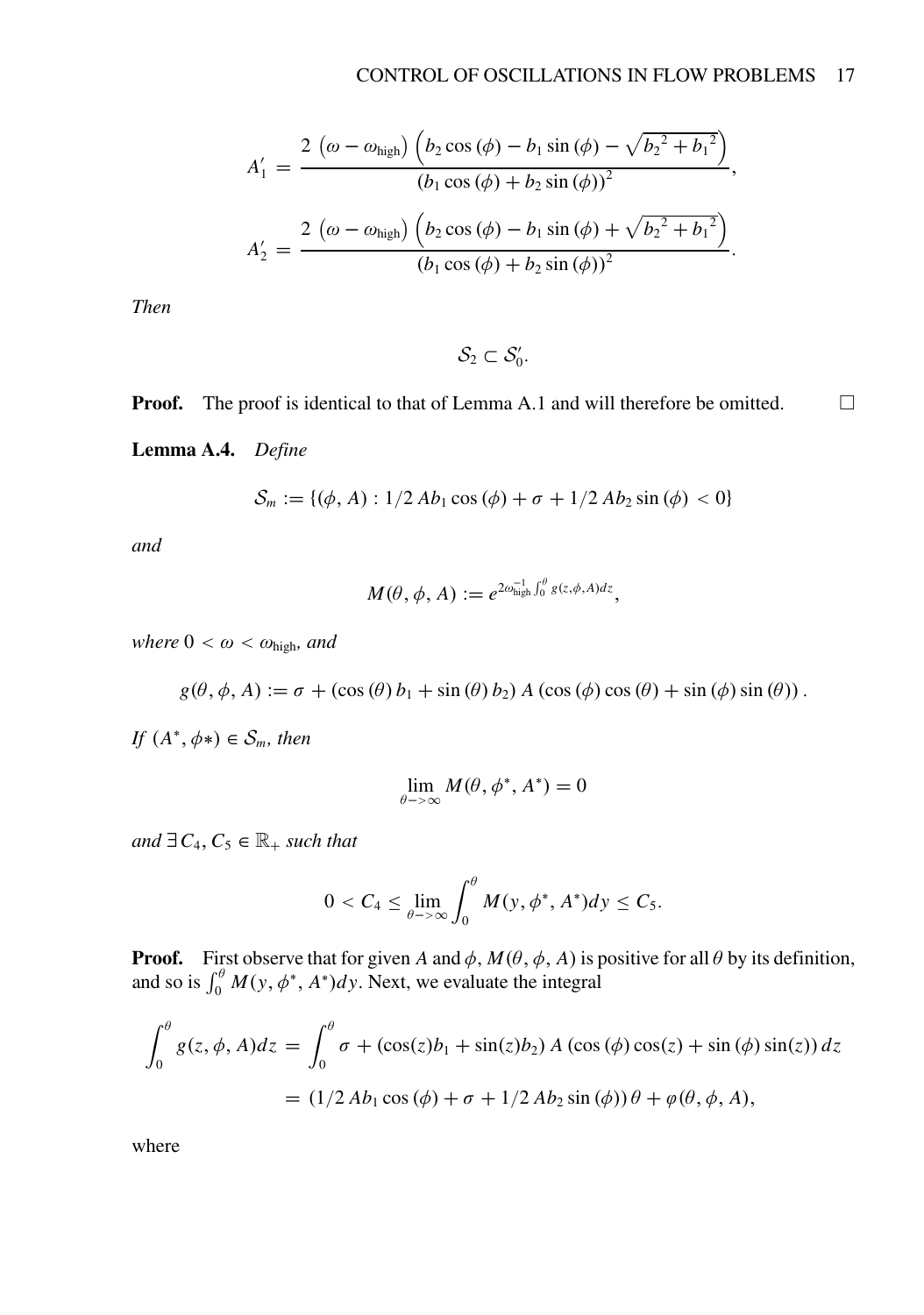$$
\varphi(\theta, \phi, A) = 1/2 Ab_1 \sin(\phi) + 1/2 Ab_2 \cos(\phi) - 1/2 A (\cos(\theta))^2 b_2 \cos(\phi) + 1/2 Ab_1 \cos(\phi) \cos(\theta) \sin(\theta) - 1/2 A (\cos(\theta))^2 b_1 \sin(\phi) - 1/2 Ab_2 \sin(\phi) \cos(\theta) \sin(\theta).
$$

Since  $|\sin(\phi)| \le 1$  and  $|\cos(\phi)| \le 1$ , from the above one can write

$$
|\varphi(\theta, \phi, A)| \le |1/2 A b_1| + |1/2 A b_2| + |1/2 A b_2| + |1/2 A b_1| + |1/2 A b_1| + |1/2 A b_2| =: C_1,
$$
  
where  $C_1 \in R_+$ . Therefore,

$$
M(\theta, \phi, A) = e^{2\omega_{\text{high}}^{-1} \int_0^{\theta} g(z, \phi, A) dz},
$$
  

$$
M(\theta, \phi, A) = e^{2\omega_{\text{high}}^{-1}((1/2Ab_1 \cos(\phi) + \sigma + 1/2Ab_2 \sin(\phi))\theta + \varphi(\theta, \phi, A))}.
$$

Utilizing  $|\varphi|$  < C<sub>1</sub>, one gets

$$
e^{(1/2 Ab_1 \cos(\phi) + \sigma + 1/2 Ab_2 \sin(\phi))\theta} C_2 \le M(\theta, \phi, A) \le e^{(1/2 Ab_1 \cos(\phi) + \sigma + 1/2 Ab_2 \sin(\phi))\theta} C_3,
$$
 (35)

where  $C_2 := e^{-2\omega_{\text{high}}^{-1}C_1}$ ,  $C_3 := e^{2\omega_{\text{high}}^{-1}C_1}$ , and  $C_2, C_3 \in R_+$ . Thus, if  $(\phi^*, A^*) \in S_m$ , we will have

$$
(1/2 A^* b_1 \cos (\phi^*) + \sigma + 1/2 A^* b_2 \sin (\phi^*)) \theta < 0,
$$

which implies from equation 35 that  $M(\theta, \phi^*, A^*) \to 0$  as  $\theta \to \infty$ , which proves the first claim of the lemma.

For the second statement, note that

$$
C_2 \int_0^{\theta} e^{(1/2Ab_1 \cos(\phi) + \sigma + 1/2Ab_2 \sin(\phi))y} dy \leq \int_0^{\theta} M(y, \phi, A) dy = \int_0^{\theta} e^{2\omega_{\text{high}}^{-1} \int_0^y g(z, \phi, A) dz} dy.
$$

The lower bound can be written as

$$
C_2 \int_0^{\theta} e^{(1/2 Ab_1 \cos(\phi) + \sigma + 1/2 Ab_2 \sin(\phi))y} dy
$$
  
=  $C_2 (1/2 Ab_1 \cos(\phi) + \sigma + 1/2 Ab_2 \sin(\phi))^{-1} e^{(1/2 Ab_1 \cos(\phi) + \sigma + 1/2 Ab_2 \sin(\phi))y} \Big|_0^{\theta}$   
=  $C_4 (1 - e^{(1/2 Ab_1 \cos(\phi) + \sigma + 1/2 Ab_2 \sin(\phi))\theta})$ ,

where  $C_4 := -C_2 (1/2 Ab_1 \cos{(\phi)} + \sigma + 1/2 Ab_2 \sin{(\phi)})^{-1}$ . Thus,

$$
C_4 \left( 1 - e^{(1/2Ab_1 \cos(\phi) + \sigma + 1/2Ab_2 \sin(\phi))\theta} \right) \le \int_0^\theta M(y, \phi, A) dy.
$$
 (36)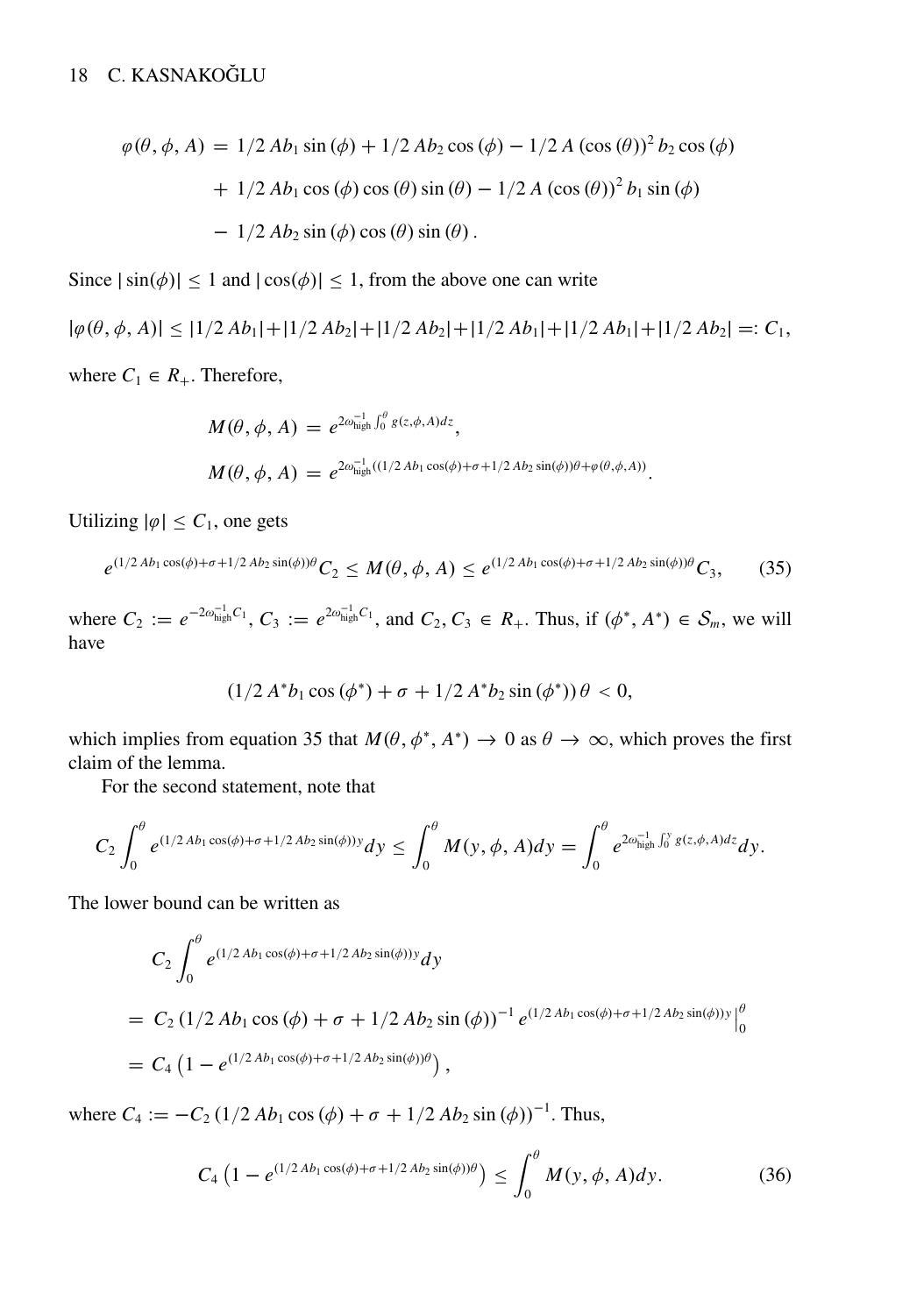Similarly,

$$
\int_0^\theta M(y, \phi, A) dy = \int_0^\theta e^{2\omega_{\text{high}}^{-1} \int_0^y g(z, \phi, A) dz} dy \leq C_3 \int_0^\theta e^{(1/2Ab_1 \cos(\phi) + \sigma + 1/2Ab_2 \sin(\phi))y} dy.
$$

The upper bound can be written as

$$
C_3 \int_0^{\theta} e^{(1/2 Ab_1 \cos(\phi) + \sigma + 1/2 Ab_2 \sin(\phi))y} dy
$$
  
=  $C_3 (1/2 Ab_1 \cos(\phi) + \sigma + 1/2 Ab_2 \sin(\phi))^{-1} e^{(1/2 Ab_1 \cos(\phi) + \sigma + 1/2 Ab_2 \sin(\phi))y} \Big|_0^{\theta}$   
=  $C_5 (1 - e^{(1/2 Ab_1 \cos(\phi) + \sigma + 1/2 Ab_2 \sin(\phi))\theta}),$  (37)

where  $C_5 := -C_3 (1/2 Ab_1 \cos{(\phi)} + \sigma + 1/2 Ab_2 \sin{(\phi)})^{-1}$ . Thus,

$$
\int_0^\theta M(y,\phi,A)dy \leq C_5 \left(1 - e^{(1/2Ab_1\cos(\phi) + \sigma + 1/2Ab_2\sin(\phi))\theta}\right).
$$

If  $(\phi^*, A^*) \in S_m$ , we will have  $(1/2 A^* b_1 \cos(\phi^*) + \sigma + 1/2 A^* b_2 \sin(\phi^*)) \theta < 0$ , which implies from equations 36 and 37 that

$$
C_4 \leq \int_0^\theta M(y, \phi^*, A^*) dy \leq C_5
$$

as  $\theta \to \infty$ . Note that  $C_4, C_5 \in R_+$  since  $(\phi^*, A^*) \in S_m$  and  $C_2 \in R_+$ . Hence follows the second claim of the lemma.

#### **B. Connections and Comparisons with Phase Averaging**

In this section we comment on the connections between the main results obtained in Section 3 and the phase-averaging approach, which has been used in a number of fluid flow studies for the analysis of oscillations (Noack et al., 2003; Tadmor et al., 2003; Noack et al., 2004; Tadmor et al., 2004; Rowley and Juttijudata, 2005). We will consider a simple example and provide a comparison through this example.

Consider the fluid flow problem described in Section 2 and suppose that model reduction and simplification yield the closed-loop oscillatory mode dynamics 9–10, where  $\sigma = 2$ ,  $\alpha = 1, \omega = 6, b_1 = 1, \text{ and } b_2 = 3.$  Let the system be subject to the initial condition  $a_0 = [1 \; 1]$ , or equivalently  $r_0 = \sqrt{2}$  and  $\omega_0 = 45^\circ = \pi/4$ , and frequency constraints  $\omega_{\text{low}} = 4$  and  $\omega_{\text{high}} = 15$ . The unforced response of the system ( $A = 0$ ) is shown in Figure 8. It can be seen that the system reaches a limit cycle of amplitude  $\sqrt{\sigma/a} = \sqrt{2} = 1.4142$ and keeps oscillating at a frequency  $\omega = 6$ . The control objective is to choose controller parameters A and  $\phi$  so as achieve  $r \to 0$  while keeping the frequency between  $\omega_{\text{low}} = 4$ and  $\omega_{\text{high}} = 15$ . We will first utilize techniques developed in Section 3 and then perform a comparison with the phase-averaging method.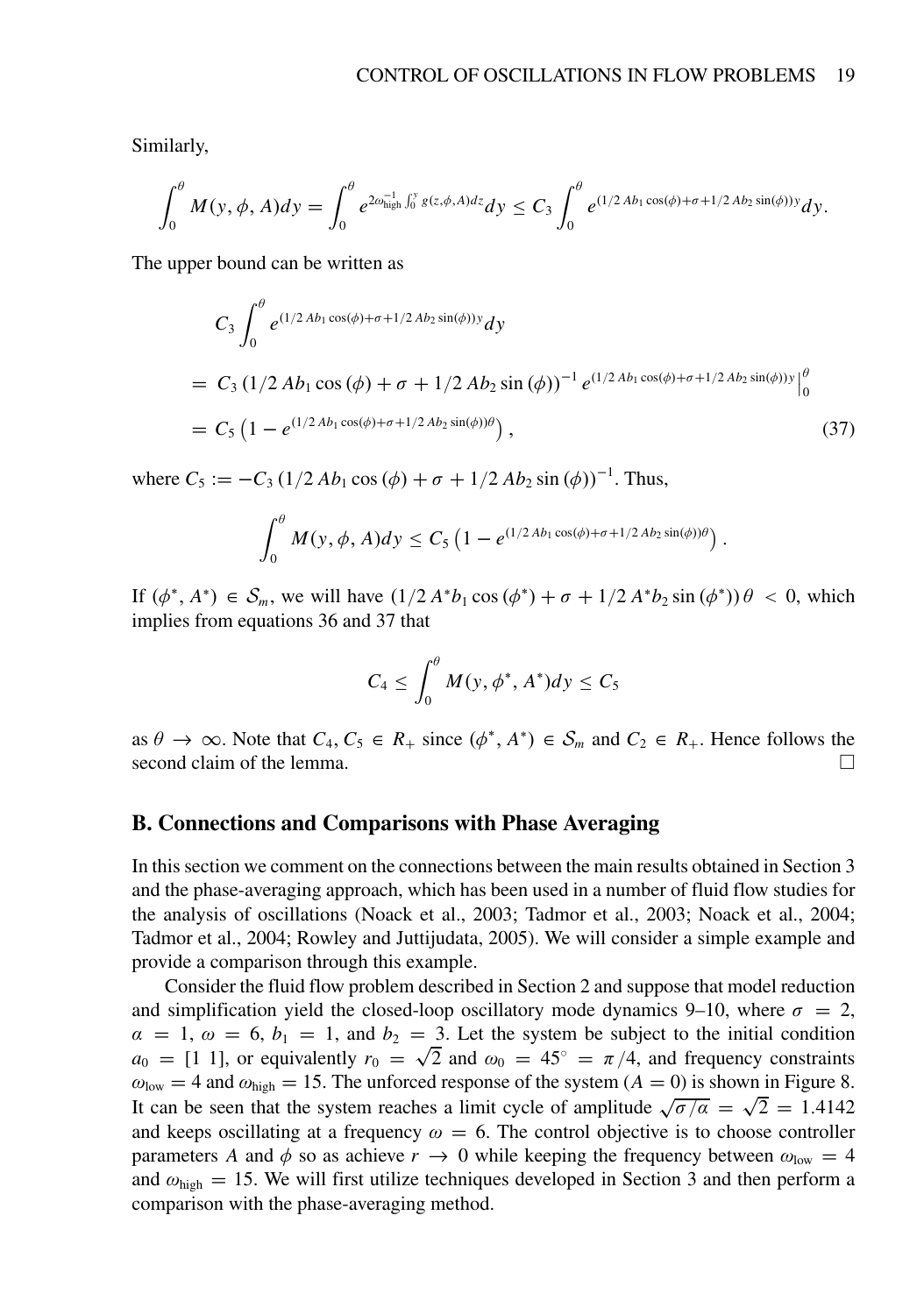

Figure 8. Unforced response of the system.

We first look at the values that *A* and  $\phi$  can take based on the frequency criterion  $\omega_{\text{low}}$  <  $\omega < \omega_{\text{high}}$ . It was derived in Theorem 3.1 that the control parameters  $(\phi, A)$  must lie in  $S_f$  $S_1 \cap S_2$ , where  $S_1$  and  $S_2$  are as given in the theorem statement. We also need to determine the conditions under which the magnitude criterion  $r \to 0$  is achieved. These conditions were derived in Theorem 3.2, which require that  $(\phi, A) \in S_m$ . For the system considered in this example, the frequency and magnitude conditions are plotted in Figure 9. The figure shows the boundaries for the satisfaction of the frequency criterion and the boundaries for the satisfaction of the magnitude criterion. In the notation of Theorems 3.1 and 3.2, the zone in the  $(\phi, A)$  plane where the frequency criterion is satisfied is termed  $S_f$  and the zone where the magnitude criterion is satisfied is termed  $S_m$ . In the figure the zone  $S_f$  appears red and the zone  $S_m$  appears green. The control parameters we seek are those that satisfy both criteria, which corresponds to the intersection of the red and green zones. This intersection zone  $S_f \cap S_m$  appears as the mixture of red and green, i.e. brown.<sup>3</sup> The point  $(\phi, A)$  =  $(110^{\circ}, -2.5)$ , which is marked with a circle in the figure, lies in this region and we can therefore use these parameter values for the control law, i.e.  $\gamma = -2.5r \cos(\theta - 110\pi/180)$ . Figure 10 shows the controlled response of the system, where the controller is turned on at  $t = 5$  s. It can be seen from the figure that the designed control achieves the desired task and drives  $r \to 0$ , in addition to keeping  $\dot{\theta}$  between  $\omega_{\text{low}} = 4$  and  $\omega_{\text{high}} = 15$ .

We know proceed with an analysis based on phase averaging, where one approximates the system 12–13 with an averaged system obtained by averaging the right-hand side of equations 12–13 over  $\theta \in (0, 2\pi)$ . The resulting averaged system is of the form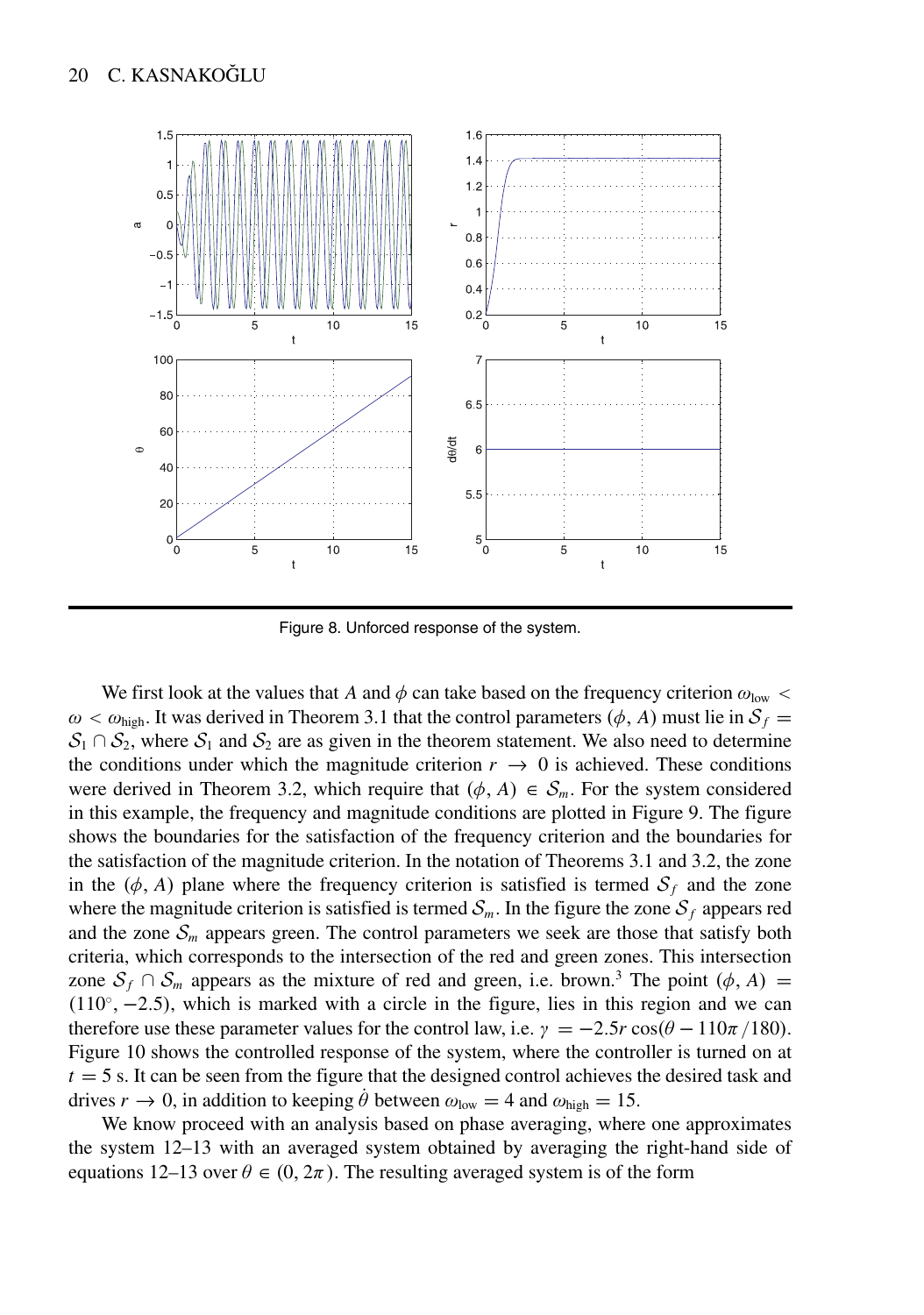

Figure 9. Frequency and magnitude conditions for controller parameter values  $A$  and  $\phi$ .



Figure 10. Response of the system under controller design based on the results in Section 3.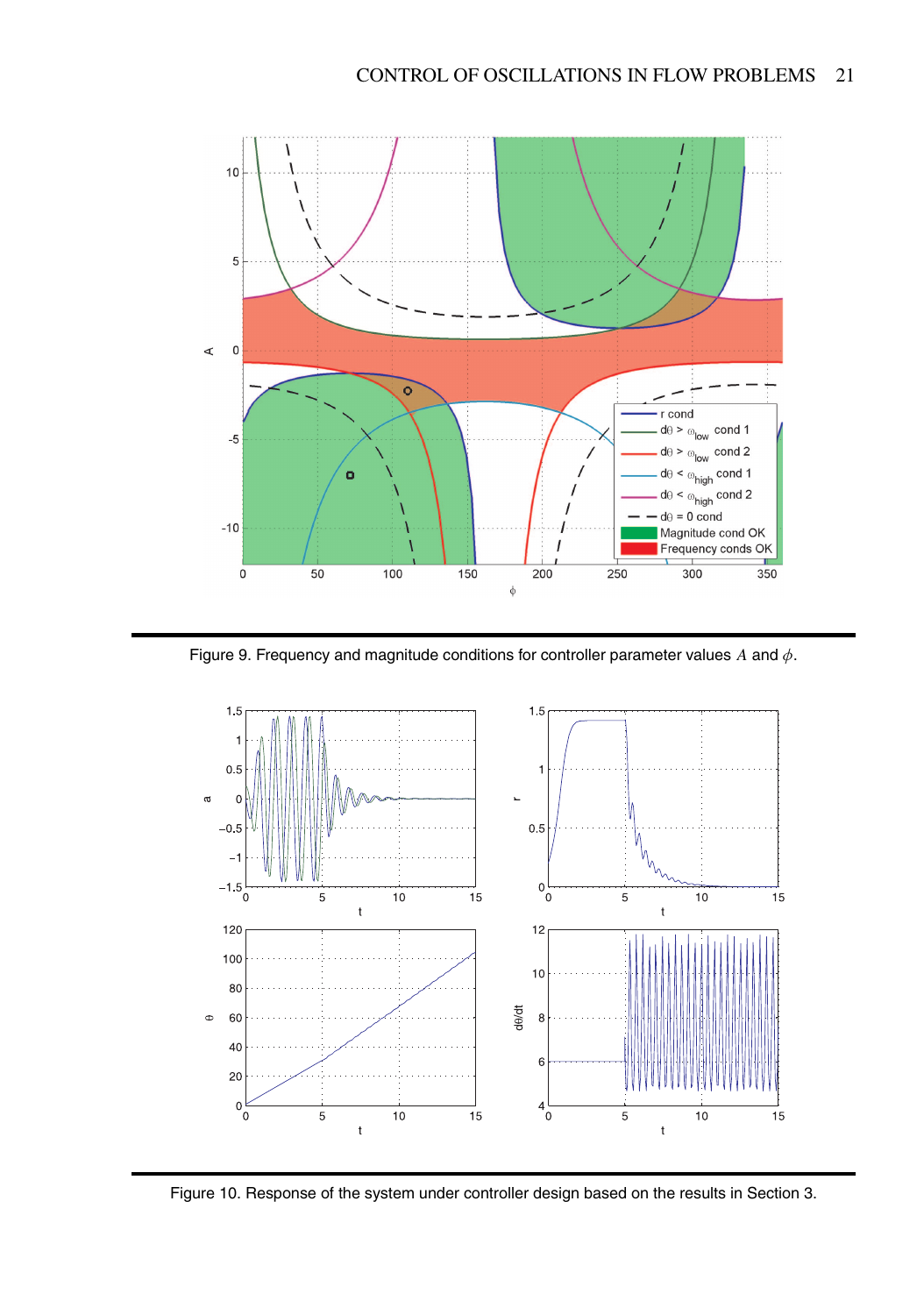$$
\dot{r} = (\sigma + A/2(b_1 \cos(\phi) + b_2 \sin(\phi))r - \alpha r^3 = (\sigma + A/2 \langle b, 1_{\phi} \rangle) - \alpha r^3 \qquad (38)
$$

$$
\dot{\theta} = \omega + A/2(b_2 \cos(\phi) - b_1 \sin(\phi)) = \omega + A/2 \langle b_\perp, 1_\phi \rangle, \tag{39}
$$

where

$$
b = \begin{bmatrix} b_1 \\ b_2 \end{bmatrix}, \quad b_\perp := \begin{bmatrix} b_2 \\ -b_1 \end{bmatrix}, \quad 1_\phi := \begin{bmatrix} \cos(\phi) \\ \sin(\phi) \end{bmatrix}
$$

and  $\langle \cdot, \cdot \rangle$  is the dot product operation. It can be observed from equations 38–39 above that and  $\langle \cdot, \cdot \rangle$  is the dot product operation. It can be observed from equations 38–39 above that the best choice for  $\phi$  is  $\phi = \angle b$ , since in that case the term  $\langle b, 1_{\phi} \rangle$  is maximized, so the the best choice for  $\phi$  is  $\phi = \angle b$ , since in that case the term  $\langle b, 1_{\phi} \rangle$  is maximized, so the control has maximum effect on *r*, and the term  $\langle b_{\perp}, 1_{\phi} \rangle$  vanishes, so the there is no change in the frequency  $\omega$ . This choice for  $\phi$  results in the averaged dynamics

$$
\dot{r} = (\sigma + A/2||b||) - \alpha r^3,
$$
\n(40)

$$
\dot{\theta} = \omega,\tag{41}
$$

from which one can see that for any choice of *A* such that  $A < -2\sigma/||b|| = -1.2649$ , the origin of system 40–41 is globally attractive and the attraction gets stronger as *A* becomes more negative. Moreover, the averaged system 38–39 suggests that the frequency is unchanged by the choice of *A* and will always be  $\omega$ , and hence  $\dot{\theta}$  will always stay within the limits  $\omega_{\text{low}}$  and  $\omega_{\text{high}}$ . In the light of this discussion, we may pick  $A = -7$  and  $\phi = \angle b = 45^\circ = \pi/4$  so that  $\gamma = -7 \cos(\theta - \pi/4)$ . The response of the resulting closed-loop Galerkin system is shown in Figure 11. Contrary to the prediction of system 38–39, the controller does not achieve either  $r \to 0$  or  $\omega_{\text{low}} < \omega$  (observe that  $4 \nless \omega$  for  $t > 5.5$ ). We may utilize the results derived in Section 3 to understand why the phase-averaging analysis fails in this case. Let us look at Figure 9 again, and in particular at the point  $(\phi, A) = (45^{\circ}, -7)$ , which is marked with a square in the figure. We first observe that the square lies outside the red zone corresponding to  $S_f$ , which explains why the frequency criterion  $\omega_{low} < \omega < \omega_{high}$  is not satisfied. One observes, however, that whether  $r$  will converge to zero in the averaged system  $38-39$  is dictated by the negativity of the coefficient of *r*, i.e.  $(\sigma + A/2(b_1 \cos(\phi) + b_2 \sin(\phi)) < 0$ . This inequality is identical to the rule defining the set  $S_m$  in Theorem 3.2. Therefore, it is curious that despite the condition for stabilizing the averaged system 38–39 being the same as the condition for the satisfaction of the magnitude criterion, and although this condition is satisfied for the choice  $(\phi, A) = (45^{\circ}, -7)$ , this still does not result in  $r \to 0$  in the original system. To shed light on this situation, let us make an additional observation by looking at the curves corresponding to  $\omega_{\text{low}} = 0$  in equation 18 under Theorem 3.1, which are shown as dashed lines in Figure 9. The region bounded by the dashed lines corresponds to  $(\phi, A)$  that will ensure that  $\dot{\theta} > 0$  at all times. One sees that the point  $(\phi, A) = (45^{\circ}, -7)$  in the figure lies outside this region, meaning that there exists a value of  $\theta_s$  such  $\dot{\theta}|_{\theta=\theta_s} = 0$ . Since  $\dot{\theta}$  is only dependent on  $\theta$ , this implies that once  $\theta = \theta_s$ , it will remain constant. This can also be seen from Figure 11, where it is observed that at around  $t = 5.3$ ,  $\theta$  reaches a value of about 3058 and remains at that value thereafter. This fails a key assumption used in the analysis in Theorem 3.2, which is the existence of an invertible transformation  $\chi$  such that  $\theta = \chi(t)$ .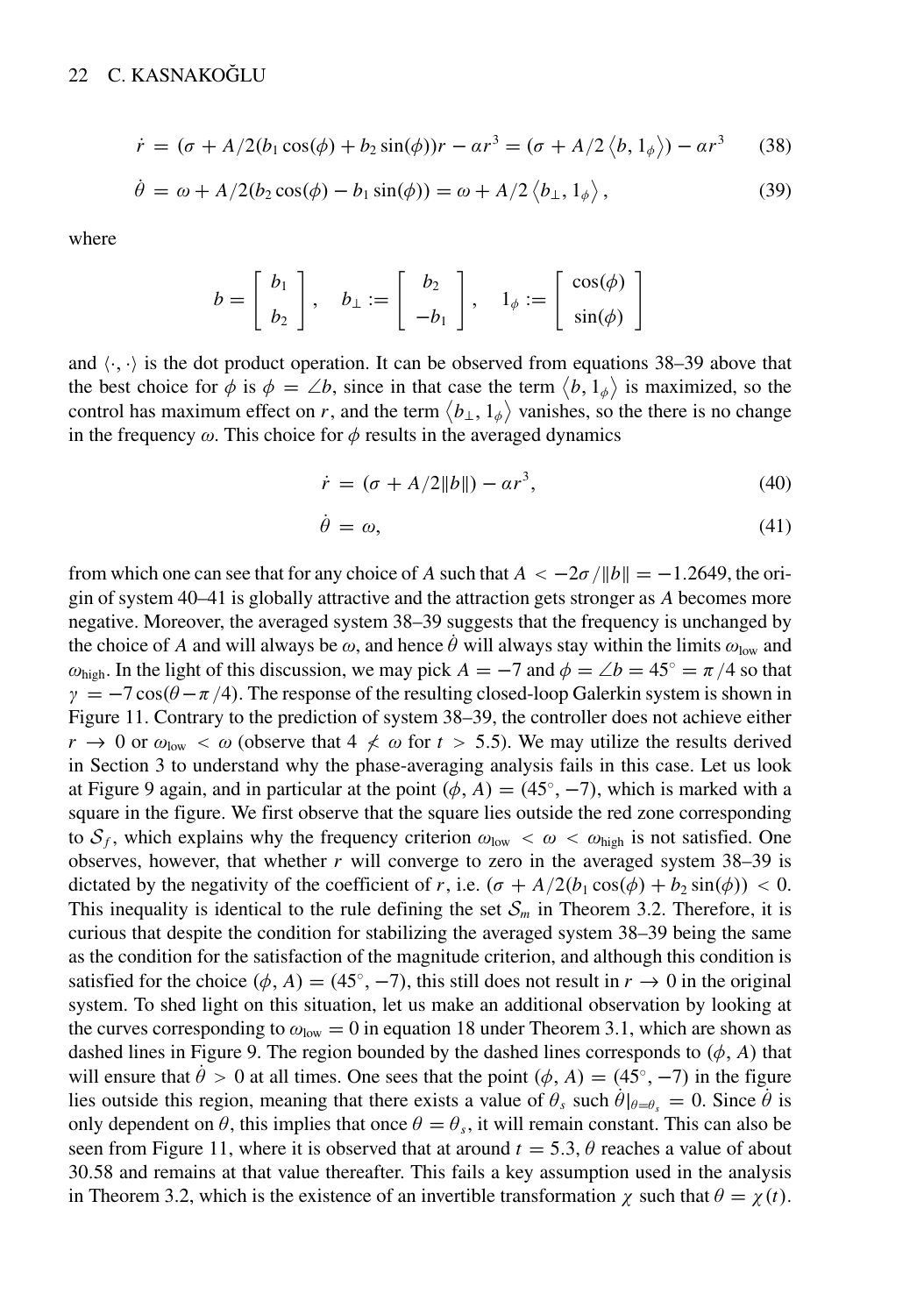

Figure 11. Response of the system under controller design based on phase averaging.

Therefore, the result obtained in Theorem 3.2, and also the result of phase-averaging analysis, do not apply. In fact, once  $\theta = \theta_s$ ,  $\theta$  remains constant and so the dynamics for r become

$$
\dot{r} = \sigma' r - \alpha r^3,\tag{42}
$$

where

$$
\sigma' := g(\theta_s, \phi, A) = (\sigma + (\cos(\theta_s) b_1 + \sin(\theta_s) b_2) A (\cos(\phi) \cos(\theta_s) + \sin(\phi) \sin(\theta_s)))
$$

is a constant. Dividing both sides of equation 42 by  $1/r^3$  and letting  $s = 1/r^2$  yields

$$
\dot{s} = -2\sigma' s + 2\alpha.
$$

Solving and transforming back to *r* gives

$$
r^{2}(t) = \frac{\sigma' r_{0}^{2}}{(\sigma' - \alpha)e^{-2\sigma' t} + \alpha r_{0}^{2}} = \frac{g(\theta_{s}, \phi, A)r_{0}^{2}}{(g(\theta_{s}) - \alpha)e^{-2g(\theta_{s}, \phi, A)t} + \alpha r_{0}^{2}}.
$$

This result further clarifies why phase-averaging analysis does not work for this case: the expression above depends on the value of *g* at only a single point  $\theta_s$  and therefore looking at  $\int_0^{2\pi} g(z, \phi, A) dz$ , the integral over the range  $(0, 2\pi)$ , is not meaningful.

The discussion above can be generalized to obtain the following corollary on the validity of phase-averaging-based analyses.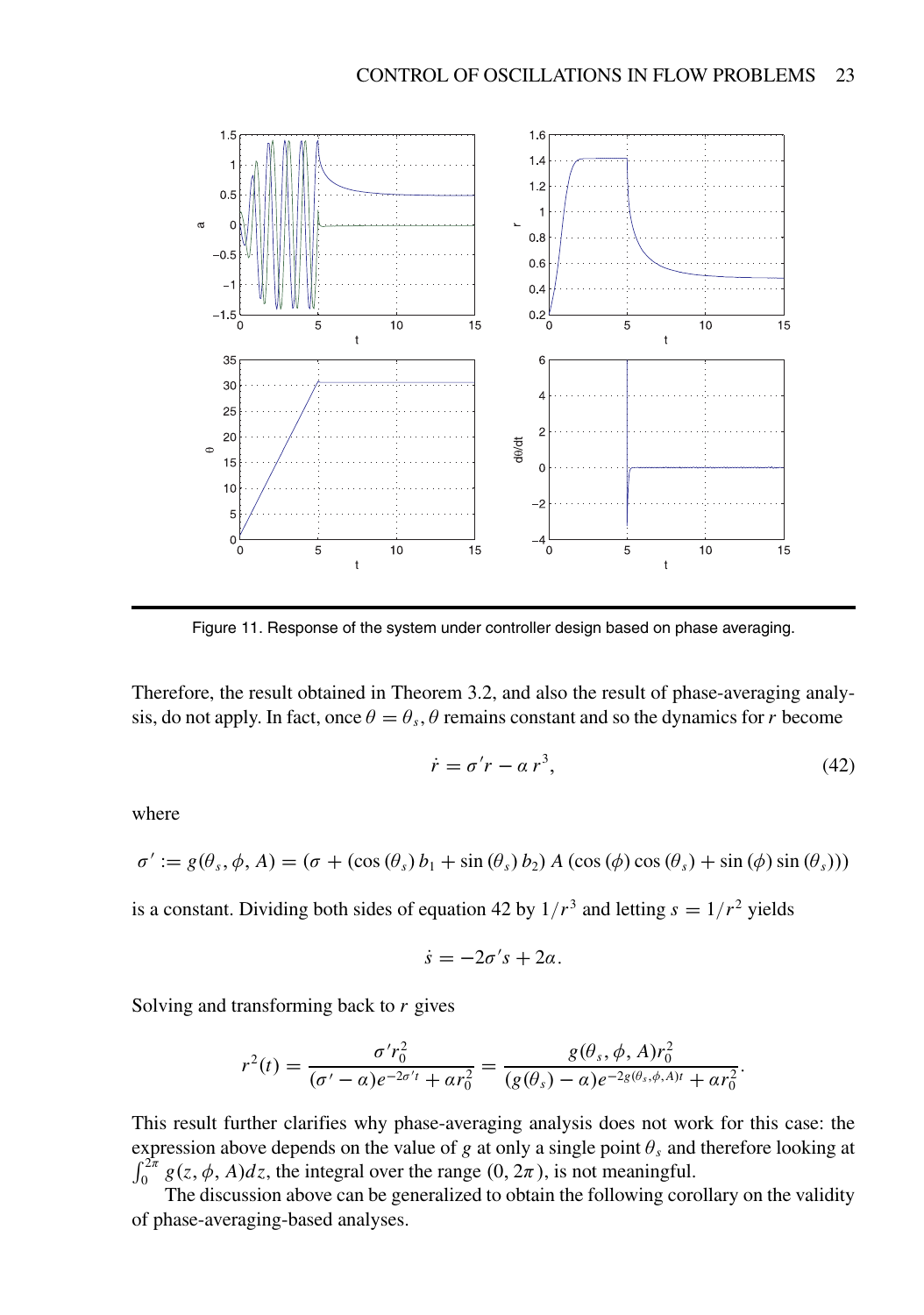# 24 C. KASNAKOĞLU

**Corollary B.1.** *Consider the fluid flow problem in Section 2, and the evolution equation for the oscillatory modes under the control*  $\gamma = A^*r \cos(\theta - \phi^*)$  given in equations 9–10. *Also, consider the system resulting from averaging this system over*  $\theta \in (0, 2\pi)$ , which is

$$
\dot{r} = (\sigma + A^*)2(b_1 \cos(\phi^*) + b_2 \sin(\phi^*))r - ar^3,
$$
\n(43)

$$
\dot{\theta} = \omega + A^* / 2(b_2 \cos(\phi^*) - b_1 \sin(\phi^*)). \tag{44}
$$

*Assume that*  $(\phi^*, A^*) \in \mathcal{S}_c$ , where

$$
\mathcal{S}_c := \{(\phi, A) : A_{c1}(\phi) < A < A_{c2}(\phi)\}
$$

*and*

$$
A_{c1}(\phi) = \frac{2\,\omega\,\left(b_2\cos\,(\phi) - b_1\sin\,(\phi) - \sqrt{b_2^2 + b_1^2}\right)}{(b_1\cos\,(\phi) + b_2\sin\,(\phi))^2},\tag{45}
$$

$$
A_{c2}(\phi) = \frac{2\omega\left(b_2\cos{(\phi)} - b_1\sin{(\phi)} + \sqrt{b_2^2 + b_1^2}\right)}{(b_1\cos{(\phi)} + b_2\sin{(\phi)})^2}.
$$
 (46)

In this case, if  $r \to 0$  in the averaged system 43–44, then  $r \to 0$  in the original system 9–10.

**Proof.** The proof follows immediately from those of Theorems 3.1 and 3.2 as follows: first note that equations 45–46 are obtained by letting  $\omega_{\text{low}} = 0$  in equations 18 and 19 under Theorem 3.1, and therefore they ensure that  $\dot{\theta} > 0$  for the closed-loop system 12– 13. Thus,  $\theta$  is strictly increasing in time and one can map the time *t* to angle values  $\theta$  with a one to one and onto function  $\chi$  such that  $\theta = \chi(t)$ . Proceeding identically to the proof of Theorem 3.2, one sees that  $r \to 0$  will be achieved if  $(\phi^*, A^*) \in S_m := \{(\phi, A) : A \in \mathbb{R}^m : A \in \mathbb{R}^m : A \in \mathbb{R}^m : A \in \mathbb{R}^m : A \in \mathbb{R}^m : A \in \mathbb{R}^m : A \in \mathbb{R}^m : A \in \mathbb{R}^m : A \in \mathbb{R}^m : A \in \mathbb{R}^m$  $1/2 Ab_1 \cos{(\phi)} + \sigma + 1/2 Ab_2 \sin{(\phi)} < 0$ . But, if  $r \to 0$  in the averaged system, this means that we have the coefficient of *r* negative, i.e.  $\sigma + A^*/2(b_1 \cos(\phi^*) + b_2 \sin(\phi^*))$  < 0, which is the same as  $(\phi^*, A^*) \in S_m$ . Hence follows the result of the corollary.

#### **NOTE**

- 1. These equations have been nondimensionalized by scaling  $\bf{u}$  by the free-stream velocity  $U_{\infty}$ , the local speed of sound by the ambient sound speed  $c_{\infty} = (\kappa RT_{\infty})^{1/2}$ , where  $T_{\infty}$  is the ambient temperature, the Cartesian coordinates x by the cavity depth *D*, time by  $D/U_\infty$ , and pressure by  $\bar{\rho} U_\infty^2$ , where  $\bar{\rho}$  denotes mean density.
- 2. When printed in gray scale, green appears light, red appears dark, and brown appears slightly darker.
- 3. When printed in gray scale, green appears light, red appears dark, and brown appears slightly darker.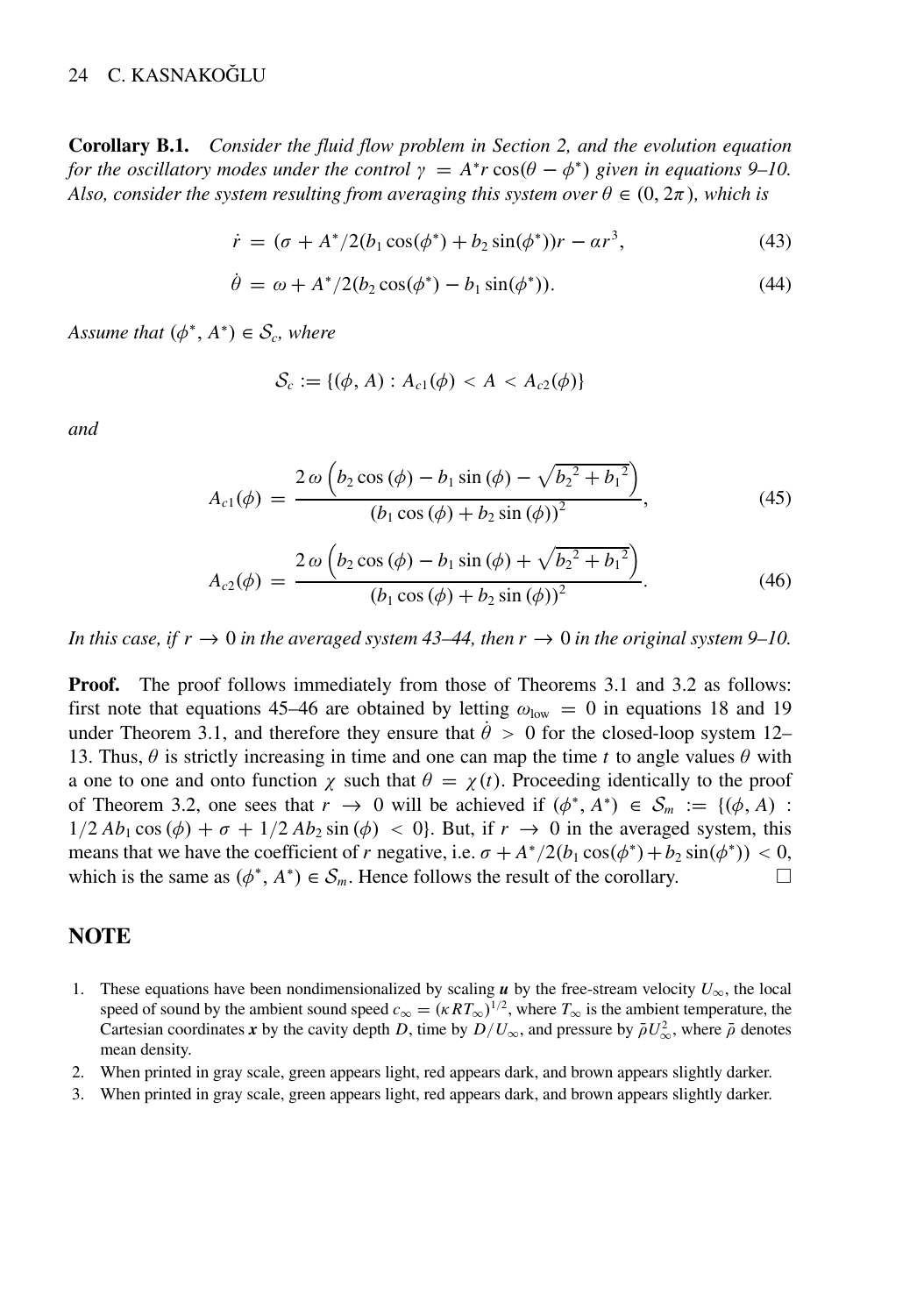#### **REFERENCES**

- Aamo, O. M., Krstic, M. and Bewley, T. R., 2003, "Control of mixing by boundary feedback in 2d channel flow," *Automatica* **39(9)**, 1597–1606.
- Amitay, M., Smith, D. R., Kibens, V., Parekh, D. E. and Glezer, A., 2001, "Aerodynamic flow control over an unconventional airfoil using synthetic jet actuators," *AIAA Journal* **39(3)**, 361–370.
- Banaszuk, A., Ariyur, K. B., Krstic, M. and Jacobson, C. A., 2004, "An adaptive algorithm for control of combustion instability," *Automatica* **40(11)**, 1965–1972.
- Baramov, L., Tutty, O. R. and Rogers, E., 2004, "*h*<sub>∞</sub> control of non-periodic two-dimensional channel flow," *IEEE Transactions on Control Systems Technology* **12(1)**, 111–122.
- Bewley, T. R., 2001, "Flow control: new challenges for a new Renaissance," *Progress in Aerospace Sciences* **37(1)**, 21–58.
- Camphouse, R. C., 2005, "Boundary feedback control using proper orthogonal decomposition models," *Journal of Guidance, Control, and Dynamics* **28**, 931–938.
- Caraballo, E., Little, J., Debiasi, M. and Samimy, M., 2007, "Development and implementation of an experimental based reduced-order model for feedback control of subsonic cavity flows," *Journal of Fluids Engineering* **129**, 813–824.
- Cohen, K., Siegel, S., McLaughlin, T., Gillies, E. and Myatt, J., 2005, "Closed-loop approaches to control of a wake flow modeled by the Ginzburg–Landau equation," *Computers and Fluids* **34(8)**, 927–949.
- Cortelezzi, L., Speyer, J. L., Lee, K. H. and Kim, J., 1998, "Robust reduced-order control of turbulent channel flows via distributed sensors and actuators," in *Proceedings of the 37th IEEE Conference on Decision and Control*, Tampa, FL, 1998.
- Efe, M. O. and Ozbay, H., 2004, "Low dimensional modelling and Dirichlet boundary controller design for Burgers equation," *International Journal of Control* **77(10)**, 895–906.
- Fitzpatrick, K., Feng, Y., Lind, R., Kurdila, A. J. and Mikolaitis, D. W., 2005, "Flow control in a driven cavity incorporating excitation phase differential," *Journal of Guidance, Control, and Dynamics* **28(1)**, 63–70.
- Gad-el Hak, M., 2000, *Flow Control Passive, Active, and Reactive Flow Management*, Cambridge University Press, New York.
- Graham, W. R., Peraire, J. and Tang, K. Y., 1999, "Optimal control of vortex shedding using low-order models I open-loop model development," *International Journal for Numerical Methods in Engineering* **44**, 945–972.
- Gilarranz, J. L., Traub, L. W. and Rediniotis, O. K., 2005, "A new class of synthetic jet actuators: Part II: Application to flow separation control," *Journal of Fluids Engineering* **127(2)**, 377–387.
- Hinze, M. and Kunisch, K., 2004, "Second order methods for boundary control of the instationary Navier–Stokes system," *Zeitschrift fur Angewandte Mathematik und Mechanik* **84(3)**, 171–187.
- Hogberg, M., Bewley, T. R. and Henningson, D. S., 2001, "Linear feedback control and estimation of transition in plane channel flow," *Journal of Fluid Mechanics* **481**, 149–175.
- Holmes, P., Lumley, J. L. and Berkooz, G., 1996, *Turbulence, Coherent Structures, Dynamical Systems, and Symmetry*, Cambridge University Press, Cambridge.
- Jordan, D. W., and Smith, P., 1999, *Nonlinear Ordinary Differential Equations: An Introduction to Dynamical Systems*. Oxford University Press, Oxford.
- Joslin, R. D., 1998, Aircraft laminar flow control. *Annual Review of Fluid Mechanics* **30**, 1–29.
- Kasnakoglu, C. and Serrani, A., 2007, "Attenuation of oscillations in Galerkin systems using center-manifold techniques," *European Journal of Control* **13(5)**, 529.
- Kasnakoglu, C., Serrani, A. and Efe, M. O., 2008, "Control input separation by actuation mode expansion for flow control problems," *International Journal of Control* **81(9)**, 1475–1492.
- Kim, J., 2003, "Control of turbulent boundary layers," *Physics of Fluids* **15**, 1093.
- Kobayashi, T. and Oya, M., 2003, "Nonlinear boundary control of coupled Burgers' equations," *Control and Cybernetics* **32(2)**, 245–258.
- Krstic, M., 1999, "On global stabilization of Burgers' equation by boundary control," *Systems and Control Letters* **37(3)**, 123–141.
- Landau, L. D. and Lifshitz, E. M., 1987, *Course of Theoretical Physics, vol. 6: Fluid Mechanics.* Pergamon Press, Oxford.
- Noack, B. R., Afanasiev, K., Morzynski, M., Tadmor, G. and Thiele, F., 2003, "A hierarchy of low-dimensional models for the transient and post-transient cylinder wake," *Journal of Fluid Mechanics* **497**, 335–363.